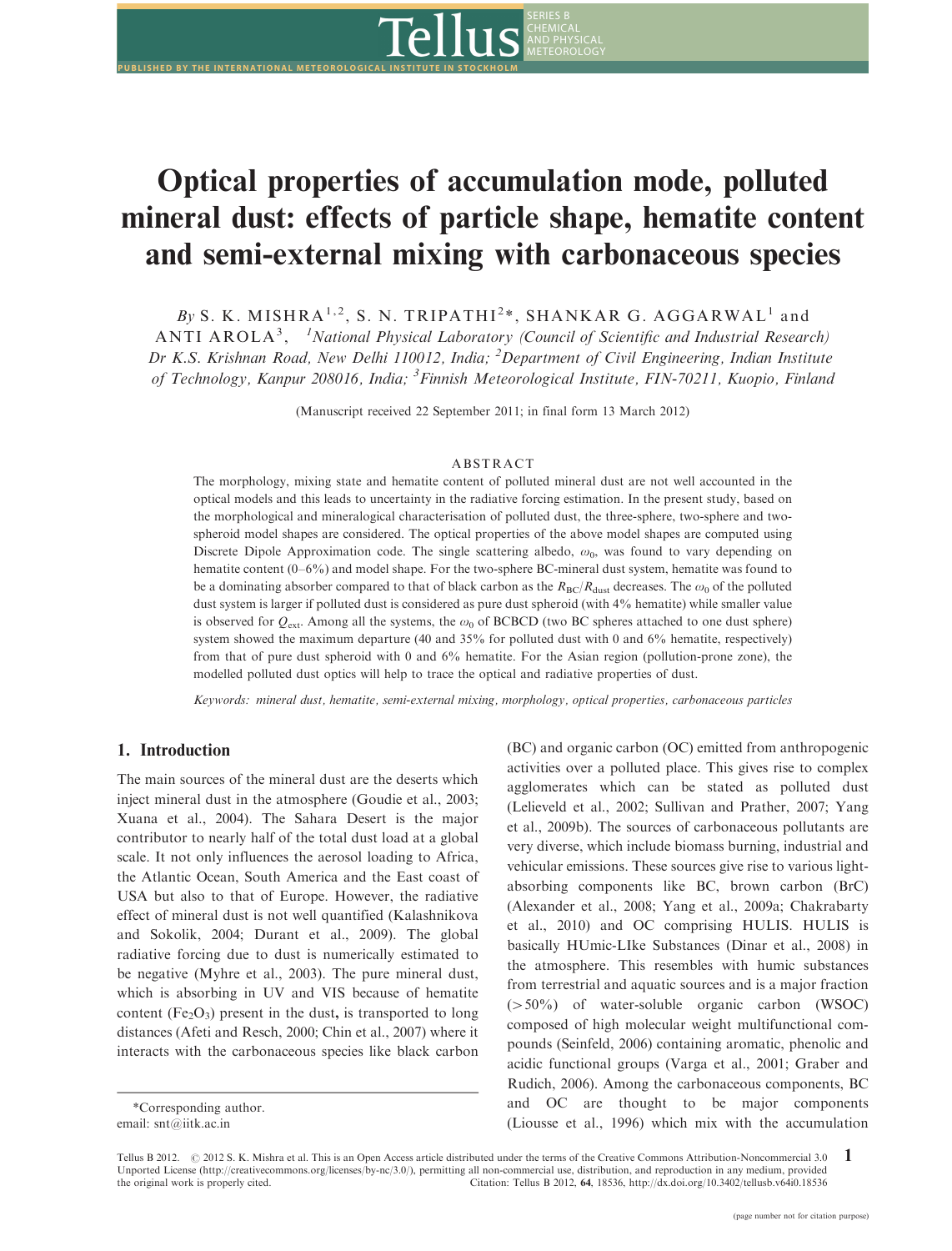mode (0.1-1 mm radius) mineral dust during transport over the polluting zone. Among the carbonaceous components, BC is the highest absorbing whereas OC is the least and BrC (BrC is nothing but the OC which is mild absorbing at visible wavelength) lies in between.

The BC particles warrant special attention because of their complex role in climate (Ackerman et al., 2001; Menon et al., 2002; Koch and Genio, 2010), long-range transport (Subramanian et al., 2010) and large surface area that may facilitate heterogeneous reactions (Chughtai et al., 2002). The BC aerosols are generated in the atmosphere due to incomplete combustion of fuel oil, coal and biomass (Griffin and Goldberg, 1979). The composite mixture of pure mineral dust with carbonaceous pollutants differs from pure mineral dust in terms of particle morphology, chemical composition (governing refractive index), hygroscopicity and cloud condensation nuclei. These characteristics of the polluted mineral dust govern the deviation in optical properties and radiative forcing compared to that of pure mineral dust.

The radiative effect of dust systems is evaluated by feeding their physical and chemical properties in the radiative models (Tegen et al., 1996; Liao and Seinfeld, 1998). The sources of uncertainties in the radiative forcing estimation include mineral aerosol shape (Kalashnikova and Sokolik, 2002; Wang et al., 2003; Volten et al., 2005), proportion of hematite content in mineral dust (Mishra and Tripathi, 2008) and their mixing states with carbonaceous components (Bauer et al., 2008). The radiative forcing imposed by the atmospheric aerosols can be computed by summing over the entire aerosol population. The assumptions about the proportions are made on the basis of how different aerosol components are mixed together in the mixture. The optical properties of polluted aerosols are numerically estimated on the assumptions that either the particles are mixed externally (where various aerosol species exist independently) (e.g. Tegen et al., 1997; Lesins et al., 2002; Stier et al., 2005) or mixed internally (one or several small aerosol particles are imbedded in a larger host particle or making a homogeneous composite aerosol) (Ackerman and Toon, 1981; Lesins et al., 2002). Core shell structure of the particle has also been considered in many studies (Bond et al., 2006; Moteki et al., 2007; Shiraiwa et al., 2007). The real mixed state can be expected to lie somewhere in between the external and internal mixing extremes. Based on the individual particle morphological analysis using scanning electron microscopy (SEM), transmission electron microscopy (TEM), high-resolution transmission electron microscopy and X-ray analysis (Clarke et al., 2004; Alexander et al., 2008 (science supplement); Takahama et al., 2010), the semi-external mixing state (two or more aerosol particles are in physical contact and form an aggregate) can be inferred. The

climatic impact of aerosols is estimated using General Circulation Model (GCM), where aerosol radiative forcing is fed as input. The aerosol radiative forcing depends on the optical properties which further depend on the mixing states in case of polluted dust. In general, the external mixing is being considered as the mixing state in GCM (Adams et al., 2001; Koch et al., 2006; Shinozuka et al., 2009), which leads to erroneous predictions. Some GCM models also account for internal mixing and core-shell mixing (Bauer et al., 2010). The optical properties of external and internal mixture of mineral dust and BC have been modelled by several scientists (Jacobson, 2000; Lesins et al., 2002). Bond et al. (2006) estimated the optical properties of core-shell structure, covering the whole range of possible scenarios. In their study, they considered core and shell to be composed of more absorbing carbon and weakly absorbing carbon, respectively. Liu and Mishchenko (2007) demonstrated the effects of aggregation, fractal morphology and refractive index on the optical properties of soot aerosols. When the different aerosols form an aggregate (semi-external mixtures) they lie in the near field zone of each other, and their scattering and radiative properties can differ from those of compositionequivalent external mixtures. The differences may be so large that it influences the results of remote-sensing studies of tropospheric aerosols and their radiative forcing estimations significantly (Sato et al., 2003 and references therein). So, to address the radiative forcing uncertainties for the polluted mineral dust, the mineral dust shapes, variation of hematite content  $(Fe<sub>2</sub>O<sub>3</sub>)$  and the mixing state with all possible carbonaceous components should be accounted for modelling the polluted dust optics.

To explore the physical, chemical and optical properties of the mineral dust, Saharan Mineral Dust Experiment (SAMUM) was conducted in two phases: SAMUM-1 (in 2006) and SAMUM-2 (in 2008). SAMUM-2 focused on the far-transported, aged dust and on the mixtures of the dust with marine, urban and biomass-burning aerosols. The main scientific objectives of SAMUM-2 were the impact of ageing and mixing processes on microphysical, optical and radiative properties of Saharan dust. During the winter campaign, Knippertz et al. (2011) showed the layer of smoke/dust mixtures above a clean maritime boundary layer together with pure smoke and dust layers.

During SAMUM-2, Gasteiger et al. (2011) numerically estimated the lidar-relevant optical properties of mineral dust aerosols and compared them with the optical properties derived from lidar measurements. They modelled the mono-disperse optical properties using Discrete Dipole Approximation (DDA) optical code. The optical properties for the ensemble of the particles were expressed using OPAC database (for the desert aerosol type) and some assumed proportions of absorbing and non-absorbing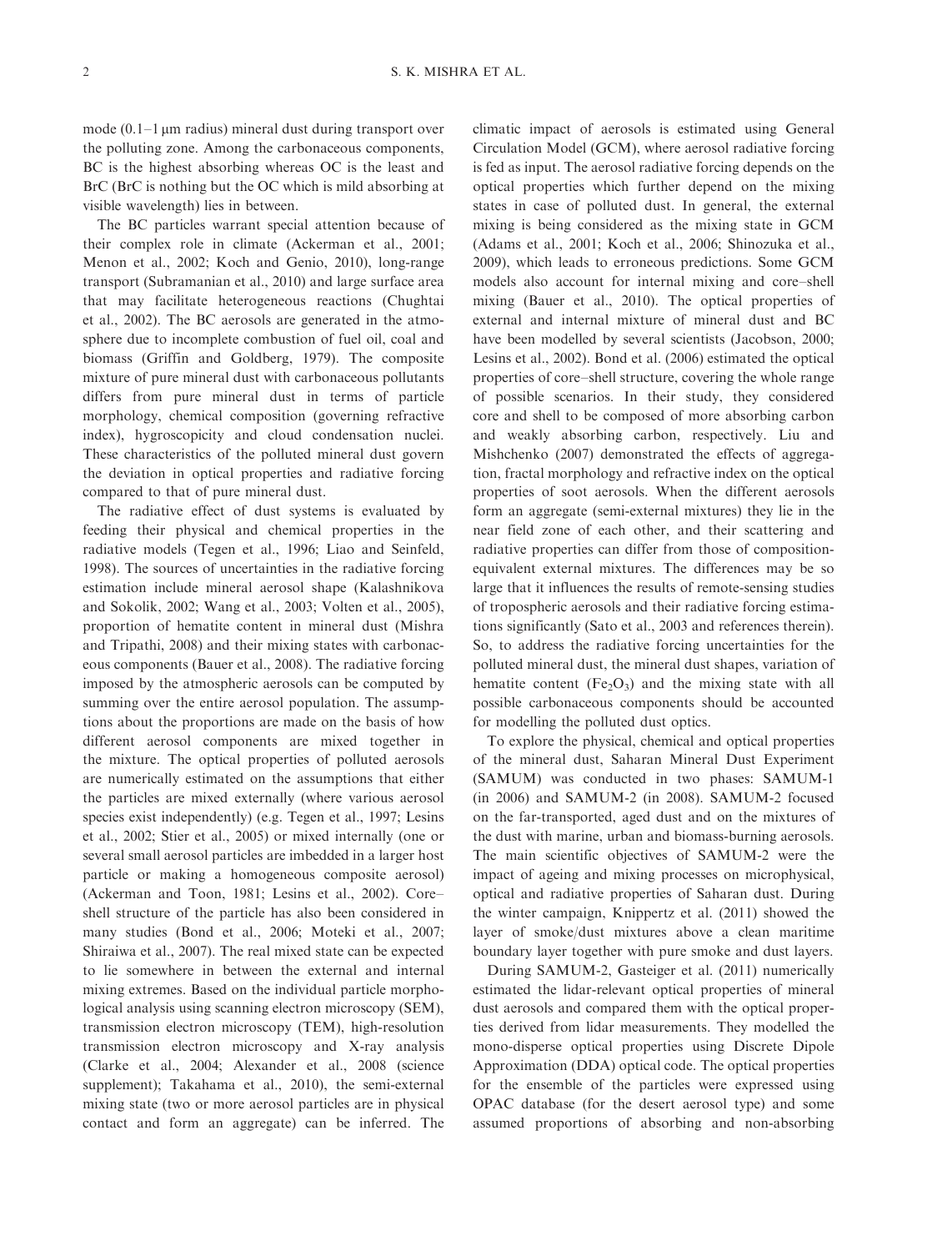mineral dust. Consideration of irregularly shaped dust particles with typical refractive indices showed the higher linear depolarisation ratios than that of spheroidal model shapes. The consideration of irregular dust particles in the simulation was found to improve the agreement with the observations.

During SAMUM, for the first time, Wiegner et al. (2009) measured the spectral dependence of particle linear depolarisation ratios using four lidar systems. The measurements were compared with the modelled parameters. For simulating the lidar-derived optical properties, the T-matrix method was used by feeding the in situ measurements size distribution and refractive index. The particle shape was considered as spheroid for above simulation. In this study, the lidar-related parameters such as lidar ratio and the linear depolarisation ratio were found to be very sensitive to the changes in the input parameters fed in the T-matrix code. The simulated values of the linear depolarisation ratio was found in the range of 20 and 31% and found to agree well with the measurements.

Xie et al. (2008) measured the aerosol optical properties using compact Raman lidar over Beijing, China. In the moderate pollution episode, the averaged aerosol extinction below 1 km height was found to be  $0.39 \pm 0.15$  km<sup>-1</sup> and the lidar ratio was  $60.8 \pm 13.5$  sr; in heavy pollution episode, they were  $1.97 \pm 0.91$  km<sup>-1</sup> and  $43.7 \pm 8.3$  sr; in an Asian dust episode, they were  $0.33 \pm 0.11 \text{ km}^{-1}$  and  $38.3 \pm 9.8$  sr. The total depolarisation ratio was found to be less than 10% in the pollution episode, whereas it was more than 20% in the Asian dust episode. More insight of the sensitivity of lidar-related optical properties could be explored by simulation of polluted dust optics accounting for mixing of dust with the carbonaceous species.

During SAMUM, in 2008, Petzold et al. (2011) used a nadir-looking high spectral resolution lidar (HSRL) equipped in the German research aircraft Falcon to study the mixing of the urban pollution plume of Dakar (Senegal) with mineral dust. In this experiment, the mineral dust layer as well as the urban pollution plume was probed remotely by the HSRL. Back trajectory analysis was used to identify the source. The emission from the region of Dakar was found to increase the aerosol optical depth (at  $\lambda = 532$  nm) from approximately 0.30 over sea and over land (East of Dakar) to 0.35 in the city outflow. In the dust layer, the single-scattering albedo at 530 nm was 0.96-0.99, whereas the same has been found to be  $0.908 \pm 0.018$  for the aerosol dominated by urban pollution. The variation in single-scattering albedo could be better understood by doing sensitivity analysis in optical model after accounting for various particle mixing states.

To date, there is no rigorous and comprehensive polluted dust optical model available, which deals with the semi-external mixing of mineral dust with all kinds of carbonaceous components together with particle nonsphericity and hematite variation (0-6%). The optical properties of semi-externally mixed polluted mineral dust are rarely modelled and limited to two-sphere particle system with strong size gradient between the spheres (Mishchenko et al., 2004). The optical properties of such particle systems have been found to be the same as that of bigger sphere in the two-sphere system.

The hematite contribution from the mineral dust is found to vary largely (Koven and Fung, 2006; Formenti et al., 2011). On the basis of this hematite variation, the hematite fraction in pure mineral dust is constrained between 0 and 6% in the present study. The information on morphological and mineralogical characterisation of the polluted dust [Clarke et al., 2004; Alexander et al., 2008 (science supplement); Takahama et al., 2010] led to consider the three-sphere, two-sphere and two-spheroid model shapes for polluted dust particle system. All the above-discussed model shapes were considered for the mineral dust getting polluted with (1) BC, (2) OC (especially HULIS) and (3) BrC by making a semi-external mixture with the considered hematite content. The model shapes for the polluted dust systems considered are shown in the Fig. 1. Table 1 shows the abbreviations of the considered model shapes. The polluted dust morphology is discussed in the morphology section (Section 2). The feasibility of considered mixing combinations and the optical constants for the components are discussed in the polluted dust composition section (Section 3).

For computation of optical properties of the nonspheri[cal particles, T-matrix \(Mishchen](http://www.giss.nasa.gov/∼crmim)ko and Travis, 1998; http://www.giss.nasa.gov/ $\sim$ [crmim\) and DDA code](http://arxiv.org/abs/astro-ph/0409262v2) [\(Draine an](http://arxiv.org/abs/astro-ph/0409262v2)d Flatau, 2004; http://arxiv.org/abs/astro-ph/ 0409262v2) are very popular amongst the available codes. T-matrix method computes light scattering for polydisperse, randomly oriented, rotationally symmetric particles such as sphere, spheroid, cylinder and chebyshev particles while the DDA method computes light scattering for randomly oriented, spherical and non-spherical particles such as spheroids, rectangular solids, cylinders, hexagonal prisms, etc. The volume equivalent radius of the non-spherical particle  $(r_{\text{eff}})$ , refractive index, wavelength (mm), particle shape and the particle shape parameters are the inputs to the DDA code. The  $r_{\text{eff}}$  is the volume equivalent radius of the composite particle. The shape parameters govern the aspect ratio and extent of the target in  $X$ ,  $Y$  and  $Z$  directions whose optical properties are to be modelled. The outputs of the code are extinction, scattering and absorption efficiencies ( $Q_{\text{ext}}$ ,  $Q_{\text{sea}}$  and  $Q_{\text{abs}}$ ), asymmetrical parameter (g) and the scattering matrix elements. The DDA works well in the size parameter regime,  $\alpha$  < 15 while the T-matrix works well for  $\alpha$  < 40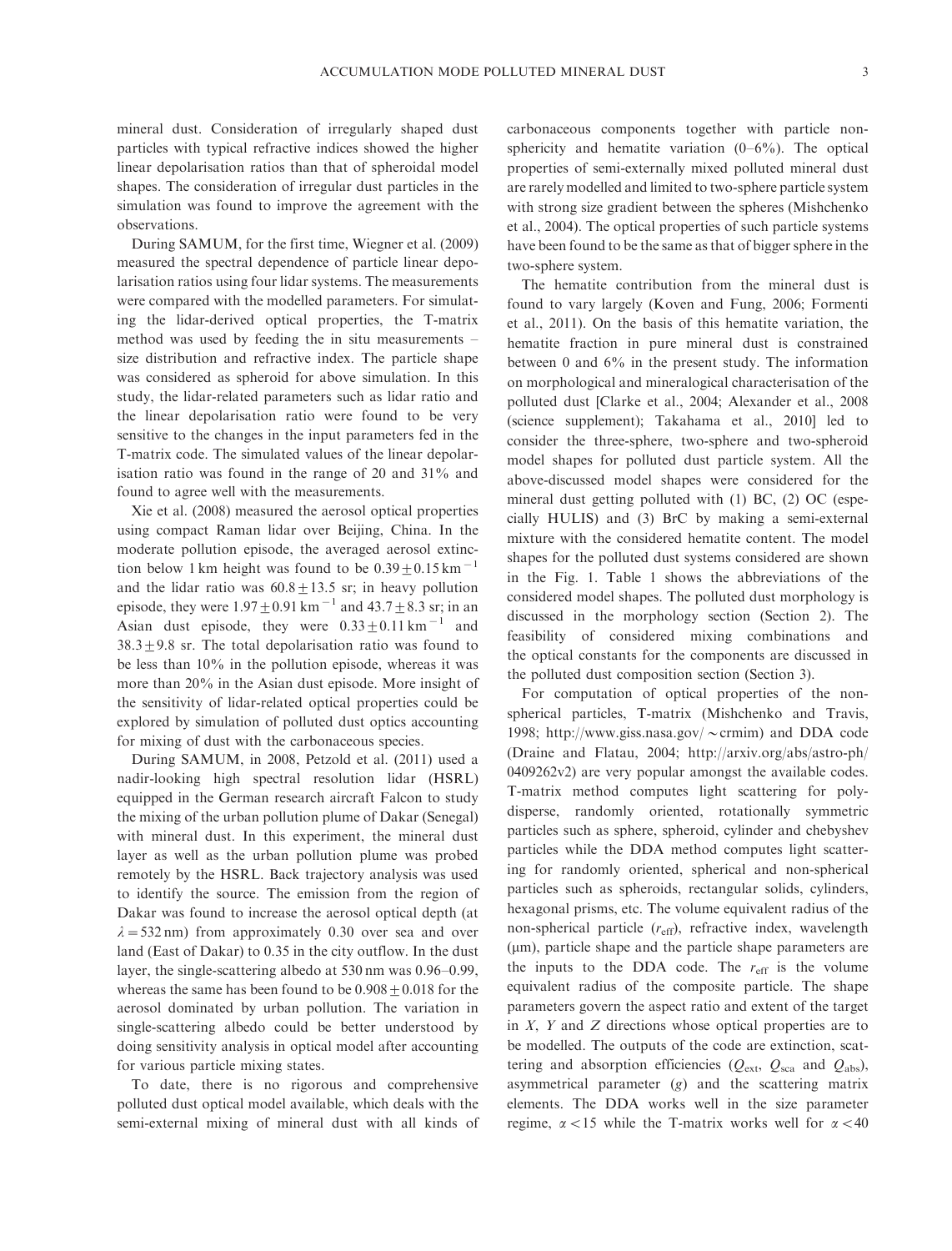

Fig. 1. The pure mineral dust (shown with yellow sphere) mixed with the carbonaceous components like organic carbon (OC), brown carbon (BrC) and black carbon (BC) shown with pink, dark tan and black spheres, respectively (first column, top to bottom). Semiexternally mixed polluted mineral dust two-sphere and two-spheroid model shapes consisting of mineral dust with OC, BrC and BC, respectively (second and third columns, top to bottom). BrC mineral dust two-spheroid model shape has not been modelled as BrC occurs in spherical form. The three-sphere model shape of mineral dust with OC, BrC and BC, respectively (fourth column, top to bottom). Some of the three-sphere systems were modelled with fly-ash (shown with grey sphere) based on the experimental observations.

where  $\alpha$  is the ratio of the perimeter of the particle to the wavelength of the incident light ( $\alpha = 2^*pi^*r_{eff}/\lambda$ ).

## 2. Dust morphology

In general, the mineral dust particles are not spherical. The particle non-sphericity is characterised by the aspect ratio (Reid et al., 2003), which is defined as the ratio of major axis length to minor axis length. The aspect ratio is a measure of the asphericity of a particle. It is equal to one for a spherical particle and greater than 1 for elongated particles such as ellipsoids.

Chou et al. (2008) collected the mineral dust particles in Niger (northern Saharan Desert) for their physical and chemical characterisation. The dust morphology was studied using a combination of SEM and TEM equipped with an energy dispersive X-ray detection system. The particles have been analysed using the HISTOLAB program. The aspect ratio of about 31 000 sampled particles was studied and found to be practically independent of size for particles of diameter ranging  $0.1-10 \,\mu$ m. The upper limit of the aspect ratio was found to be 5, whereas the median was 1.7. Kandler et al. (2007) reported the aspect ratio to be 1.64 for the Saharan mineral dust at Izana, Tenerife (Spain). Reid et al. (2003) showed a higher value of aspect ratio (1.9) for African mineral dust collected over the Caribbean after being transported over the North Atlantic Ocean. Okada et al. (2001) studied the shape of atmospheric mineral particles collected in three Chinese arid regions. They reported the median aspect ratio to be 1.4 for mineral particles with radius ranging  $0.1 - 6 \,\mu m$ . Kandler et al. (2009) reported the median aspect ratio to be 1.6 for the dust particles (sized  $> 0.5 \,\mu$ m) from West Sahara. The latest retrieval results of the column volume distribution based on Aerosol Robotic Network (AERO-NET) Sun-photometric measurements indicate that nonspherical particles with  $AR \ge 1.5$  dominate in desert dust plumes (Dubovik et al., 2006). The dust morphological study of Parungo et al. (1997) on Asian dust storms also revealed the aspect ratio to be 1.5. From the foregoing discussion, it can be concluded that a reasonable value of aspect ratio is 1.5 for dust particles collected from global deserts. Therefore, this value is used in all the calculations wherever spheroidal shape is assumed in the study.

On the basis of the particle images [Clarke et al., 2004; Shi et al., 2005; Alexander et al., 2008 (science supplement); Arimoto et al., 2006; Derimian et al., 2008; Takahama et al., 2010], the model shapes representing the polluted dust are considered as two-sphere, two-spheroid and threesphere system as shown in Fig. 1.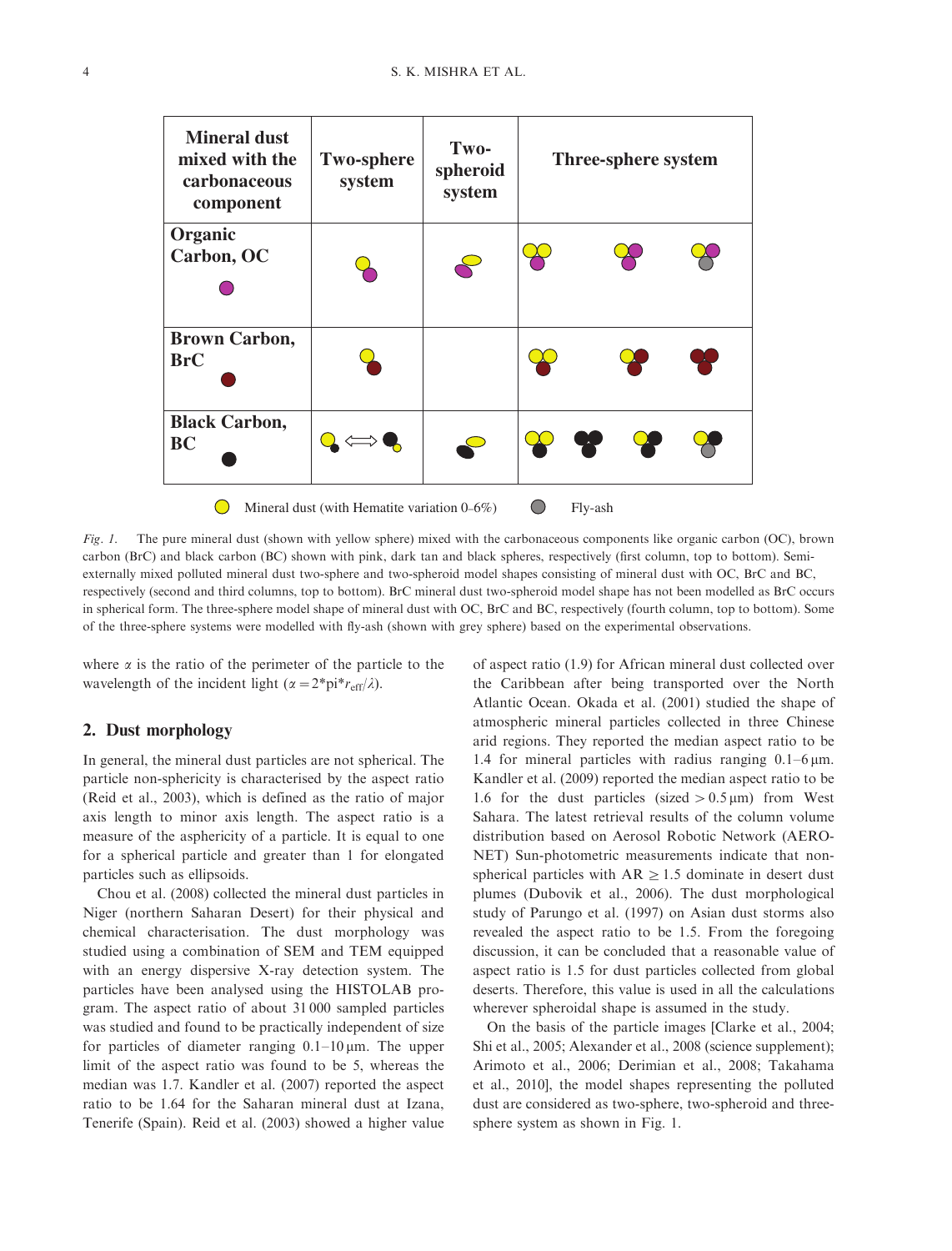| Shape abbreviations | Interpretations                                                                          |  |  |
|---------------------|------------------------------------------------------------------------------------------|--|--|
| OC                  | Organic carbon sphere                                                                    |  |  |
| BrC                 | Brown carbon sphere                                                                      |  |  |
| <b>BC</b>           | Black carbon sphere                                                                      |  |  |
| $D' - 4$            | Dust spheroid with 4% hematite content                                                   |  |  |
| $D'-6$              | Dust spheroid with 6% hematite content                                                   |  |  |
| $OCD-0$             | Organic carbon sphere attached to dust sphere with $0\%$ hematite content                |  |  |
| $OCD-6$             | Organic carbon sphere attached to dust sphere with 6% hematite content                   |  |  |
| $BrCD-0$            | Brown carbon sphere attached to dust sphere with $0\%$ hematite content                  |  |  |
| $BrCD-6$            | Brown carbon sphere attached to dust sphere with 6% hematite content                     |  |  |
| $BCD'-0$            | Black carbon spheroid attached to dust spheroid with $0\%$ hematite content              |  |  |
| $BCD'-6$            | Black carbon spheroid attached to dust spheroid with 6% hematite content                 |  |  |
| $OCD'$ -0           | Organic carbon spheroid attached to dust spheroid with $0\%$ hematite content            |  |  |
| $OCD'$ -6           | Organic carbon spheroid attached to dust spheroid with 6% hematite content               |  |  |
| $BCDF-0$            | Black carbon sphere attached to dust (with 0% hematite content) and fly-ash spheres      |  |  |
| BCDF-6              | Black carbon sphere attached to dust (with 6% hematite content) and fly-ash spheres      |  |  |
| $BCDD-0$            | Black carbon sphere attached to two dust spheres with $0\%$ hematite content             |  |  |
| BCDD-6              | Black carbon sphere attached to two dust spheres with 6% hematite content                |  |  |
| <b>BCBCD-0</b>      | Two black carbon spheres attached to one dust sphere with $0\%$ hematite content         |  |  |
| BCBCD-6             | Two black carbon spheres attached to one dust sphere with 6% hematite content            |  |  |
| <b>BCBCBC</b>       | Three black carbon spheres attached to each other                                        |  |  |
| <b>BrCBrCBrC</b>    | Three brown carbon spheres attached to each other                                        |  |  |
| BrCDD-0             | Brown carbon sphere attached to two dust spheres with $0\%$ hematite content             |  |  |
| BrCDD-6             | Brown carbon sphere attached to two dust spheres with 6% hematite content                |  |  |
| BrCBrCD-0           | Two brown carbon spheres attached to one dust sphere with 0% hematite content            |  |  |
| BrCBrCD-6           | Two brown carbon spheres attached to one dust sphere with 6% hematite content            |  |  |
| $OCDF-0$            | Organic carbon sphere attached to dust (with $0\%$ hematite content) and fly-ash spheres |  |  |
| OCDF-6              | Organic carbon sphere attached to dust (with 6% hematite content) and fly-ash spheres    |  |  |
| $OCDD-0$            | Organic carbon sphere attached to two dust spheres with $0\%$ hematite content           |  |  |
| OCDD-6              | Organic carbon sphere attached to two dust spheres with 6% hematite content              |  |  |
| OCOCD-0             | Two organic carbon spheres attached to one dust sphere with $0\%$ hematite content       |  |  |
| OCOCD-6             | Two organic carbon spheres attached to one dust sphere with 6% hematite content          |  |  |

Table 1. The considered model shapes with their abbreviations

On the basis of the rigorous analysis of the particle images (discussed earlier), it has been observed that there exist combinations of sizes for the individual spheres/spheroids, which form the two-sphere, two-spheroid or three-sphere systems. So, to simplify the problem and to reduce the computational burden, the model shapes considered in the Fig. 1 are assumed to be comprised of same size individual spheres/spheroid except in the case of two-sphere BCmineral dust system. The two-sphere BC-mineral dust system comprises spheres of varying sizes. The above system is considered to quantify the effect of  $R_{BC}/R_{dust}$  ( $R_{BC}$  and  $R_{\text{dust}}$  are the radii of individual BC and dust spheres, respectively) on the optics of composite two-sphere system. The  $R_{BC}/R_{dust}$  is constrained from 0.9 to 1.5. The ratio could not be further reduced due to code limitations.

The three-sphere system comprises three spheres of same size and attached to each other. Takahama et al. (2010) analysed particle morphology and distribution of chemical species within individual particles using the spectroscopic techniques. In their study, they employed scanning transmission X-ray microscopy with near-edge X-ray absorption fine structure spectroscopy with image analysis and pattern recognition techniques. They characterised the chemical structure of 636 particles collected on six field campaigns in the Western Hemisphere between 2004 and 2008. Most of the particles were found to be chemically heterogeneous. Several particles (106) were traced as a dust system comprising mineral dust as host and organic clumps attached to host. The majority of polluted particles lie in the radius range of  $0.1-1 \mu m$ . But the mixing of mineral dust with the carbonaceous species is not limited to the accumulation mode only. The bigger size dust particles have also been found to mix with carbonaceous species. As the DDA code, which is used to calculate the optical properties, is limited to particle effective radius of  $1.0 \,\mu m$ , the computations could only be performed and results presented for the accumulation mode aerosols. To our knowledge, there is no robust optical code which can account for all the polluted dust systems (what have been discussed in the present work using DDA) in a bigger sized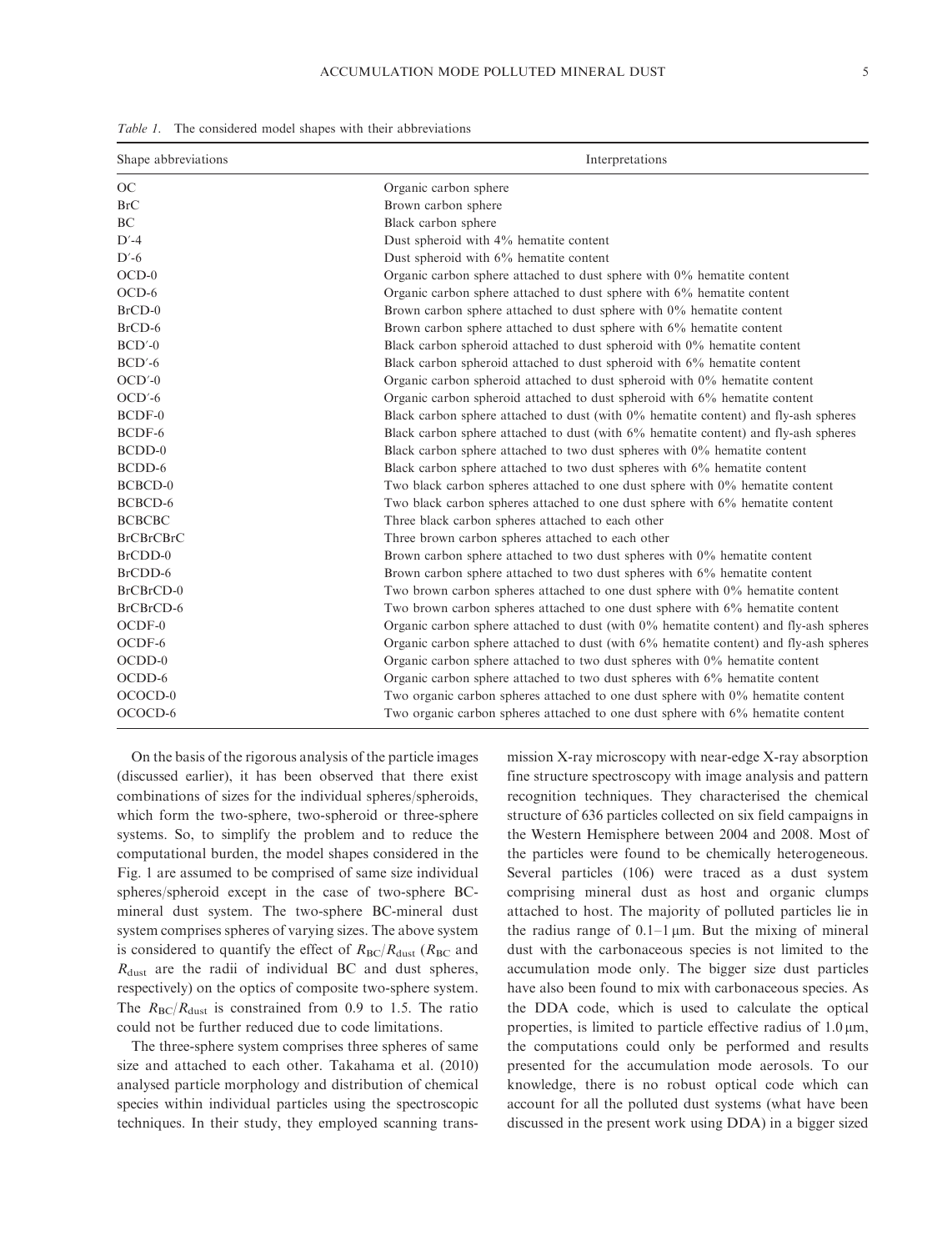regime. Therefore, the present work is limited to the study of polluted dust optics in the accumulation mode only. The two-spheroid system comprising two spheroids of same size is considered to attach with each other at  $30^{\circ}$  orientations (here, contact angle  $= 30^{\circ}$ ).

## 3. Composition of polluted dust

The polluted dust is considered to be a semi-external mixture of the pure mineral dust with the carbonaceous components shown in Table 3. The optical constants for the pure mineral dust, at  $0.550 \,\mu m$  wavelength, are taken from the study by Mishra and Tripathi (2008). They varied the hematite percentage to check its effect on the optical properties, as hematite is the major absorbing component in the pure mineral dust. The hematite fraction in the global dust has been inferred to be 3.75-11.97% (Koven and Fung, 2006). In the present study, to check the sensitivity of the dust optical properties to the hematite content, the optical constants for 0-6% hematite variation are considered from Table 2. The optical constants from Tables 2 and 3 are used to model the polluted dust optics.

A considerable part (up to 50% or in specific cases, e.g. biomass burning aerosols,  $> 50\%$ ) of the atmospheric OC is found as WSOC (Facchini et al., 1999; Kanakidou et al., 2000; Agarwal et al., 2010; and reference therein). Dinar et al. (2008) measured the refractive indices of the HULIS substance extracted from air pollution particles which were sampled from 18 May 2006 till June 2006 during daytime in an urban location (Weizmann Institute, Rehovot, Israel). The refractive index  $(m=1.595 + i0.049)$  has been measured at 532 nm using a dual-wavelength Cavity Ring Down Aerosol Spectrometer. This HULIS compound has been considered as the representative of aged OC coming from pollution. In the present study, for modelling the semi-externally mixed OC-mineral dust systems, the abovementioned HULIS (i.e. the major fraction of OC) is considered and represented as OC.

On the basis of electroscopic studies [Clarke et al., 2004; Shi et al., 2005; Arimoto et al., 2006; Alexander et al., 2008 (science supplement); Derimian et al., 2008; Moffet et al.,

Table 2. Optical constants (at  $\lambda = 0.550 \,\mu\text{m}$ ) of mineral dust component for varying hematite percentage obtained from Mishra and Tripathi (2008)

| Composite particle<br>component | Hematite $(\% )$ | N     | K      |
|---------------------------------|------------------|-------|--------|
| Mineral dust                    | $\theta$         | 1.510 | 0.0001 |
|                                 | $\mathfrak{D}$   | 1.540 | 0.0039 |
|                                 | 4                | 1.570 | 0.0080 |
|                                 | 6                | 1.600 | 0.0125 |

Table 3. Optical constants of carbonaceous components and fly-ash

| Composite particle<br>component | Reference                        | N     | K      | $\lambda$ (µm) |  |
|---------------------------------|----------------------------------|-------|--------|----------------|--|
| Organic carbon<br>(OC)          | Dinar et al.<br>(2008)           | 1.595 | 0.0490 | 0.532          |  |
| Brown carbon<br>(BrC)           | Alexander<br>et al. (2008)       | 1.670 | 0.2700 | 0.550          |  |
| Black carbon<br>(BC)            | Hess et al.<br>(1998)            | 1.750 | 0.4400 | 0.550          |  |
| Fly-ash                         | Liu and<br>Swithenbank<br>(1996) | 1.500 | 0.0000 | 0.550          |  |

2010] for the mineral dust polluted with BC and fly-ash, various mixing scenarios are accounted for by considering different combinations (spheres with different composition). One BC sphere attached to two dust spheres (denoted as BCDD), two BC spheres attached to one dust sphere (denoted as BCBCD), one BC sphere attached to dust and fly-ash spheres (denoted as BCDF) and the three BC spheres attached to each other (denoted as BCBCBC) are the possible BC-dust three-sphere systems. The possibility of three dust spheres attached to each other (denoted as DDD) is not supported through the chemistry involved in the system formation, so this system is ignored.

On the basis of the studies (Takahama et al., 2010; Moffet et al., 2010), the mineral dust polluted with OC is considered with set of combinations (spheres of different composition). One OC sphere attached to two dust spheres (denoted as OCDD) and two OC spheres attached to one dust sphere (denoted as OCOCD) are OC-dust three-sphere systems. As fly-ash is also the major outcome of combustion processes, so the probability of fly-ash to attach the OC-mineral dust system cannot be ignored. One fly-ash sphere being attached to one dust and one OC sphere (denoted as OCDF) formulates another combination. To the best of our knowledge, there is no literature available to date which could support the existence of three OC spheres being attached to each other (denoted as OCOCOC). The modelled optical properties for the OCOCOC system will not make the major change, as OC is the weak absorber. Therefore, OCOCOC system is not considered for simulation.

The studies (Alexander et al., 2008; Yang et al., 2009a; Chakrabarty et al., 2010) highlighted the existence of BrC in the atmosphere in the spherical form. The BrC is classified as a special class of OC which is highly absorbing at short wavelengths. Likewise OC, the BrC is expected to attach with the mineral dust to form various BrC-mineral dust systems. One BrC sphere attached to two dust spheres (denoted as BrCDD) and two BrC spheres attached to one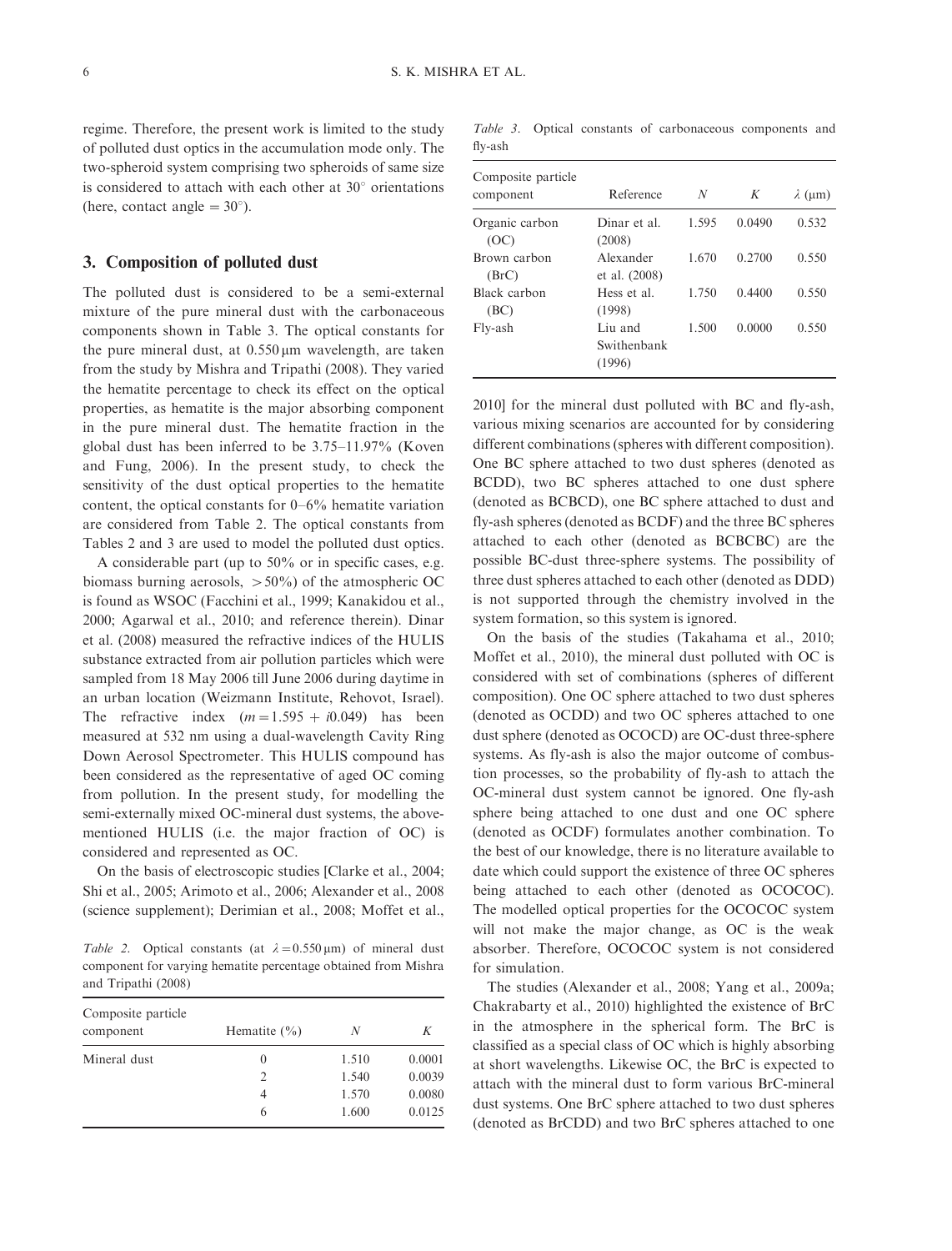dust sphere (denoted as BrCBrCD) are the BrC-dust threesphere systems. The three BrC spheres attached to each other (denoted as BrCBrCBrC) are modelled to compare with the conjugate BCBCBC system. To the best of our knowledge, no particle image of BrC is available to support the BrCBrCBrC model shape. One BrC sphere attached to dust and fly-ash spheres (denoted as BrCDF) is not modelled because of unavailability of the particle images to support the model composition.

Thus, using morphological distribution of chemical composition and the mixing state information, model shapes are decided (as shown in Fig. 1 and described in Table 1) for the numerical estimation of the polluted dust optics using DDA model.

## 4. Results and discussion

The optical properties (single scattering albedo,  $\omega_0$ ; asymmetrical parameter, g; and extinction efficiency,  $Q_{\text{ext}}$ ) are the function of particle size, shape and refractive index (governed by chemical composition) together with complex mixing states.

In situ, point measurement of  $\omega_0$  is carried out using a combination of various instruments such as Nephelometer, Aethalometer, Photo Acoustic Soot Spectrometer. Alternatively, one can calculate  $\omega_0$  by feeding measured morphological, mixing states and chemical composition information. To date there are limited experimental observations of g. Similar to  $\omega_0$  and g,  $Q_{ext}$  is an important parameter for determining the optical and radiative properties.

# 4.1. Optics of two-sphere/spheroid system

4.1.1. Two-sphere BC-mineral dust system (system comprising of varying size BC and dust spheres). The optical properties of the two-sphere BC-mineral dust system are modelled for varying sizes of BC and mineral dust. The morphology of such system is already discussed in Section 2.

Figure 2 shows the  $\omega_0$  of the two-sphere BC-mineral dust system for varying effective radius and with hematite variation from 0 to 6%. The  $\omega_0$  of two-sphere BC-dust system is modelled for decreasing  $R_{\text{BC}}/R_{\text{dust}}$  (from 1.5– to 0.9) with increasing effective radius (from 0.1 to 0.8  $\mu$ m) of the composite particle. The ratio,  $R_{BC}/R_{dust}$ , is 1 for the effective radius of  $0.64 \,\mu m$  of the BC-mineral dust system.

Figure 2 shows that the  $\omega_0$  of the two-sphere systems is nearly independent of hematite content for the effective size less than 0.4  $\mu$ m, where  $R_{BC}/R_{dust}$  tends to 1.5 with decreasing size. The  $\omega_0$  was found to increase with increasing effective size in the above size domain. As the



Fig. 2. The  $\omega_0$  of the BC-mineral dust two-sphere system for the effective volume equivalent radius of the two-sphere system with the varying hematite percentage in the mineral dust.

 $R_{\rm BC}/R_{\rm dust}$  decreases with increasing size (i.e. dust sphere size increases compared with BC sphere in the composite two-sphere system), hematite starts playing role compared to that of BC. The sensitivity of hematite content to  $\omega_0$  is significant when both of the spheres (i.e. mineral dust and BC) in the two-sphere system are nearly of same size. For two-sphere systems with effective size greater than  $0.4 \mu m$ , the  $\omega_0$  reduces with increasing hematite. In general,  $\omega_0$  was found to increase with size with a maximum in size window ranging  $0.55-0.65 \,\mu m$  for each hematite content; however, the maxima is somewhat skewed towards lower sizes for higher hematite content.

Figure 3 shows the variation of g for varying effective size of the composite particle with hematite varying from 0 to 6%. Like  $\omega_0$ , g is also found to be independent of hematite content for the effective size less than  $0.4 \mu m$ . g increases with size with a first maximum at 0.48  $\mu$ m effective size; beyond that it reduces and attains a second maximum at  $0.8 \mu m$  size for 6% hematite content. The second maximum is the general feature of particle optics, where g increases with size while the first maxima is due to optimised condition of particle effective size and absorbance. For the two-sphere system of  $0.48 \mu m$  size, the BC sphere is bigger than dust sphere and leads to higher absorbance of the system. As the hematite content decreases, the second maximum starts diminishing. For the system size greater than  $0.7 \mu m$ , the g was found to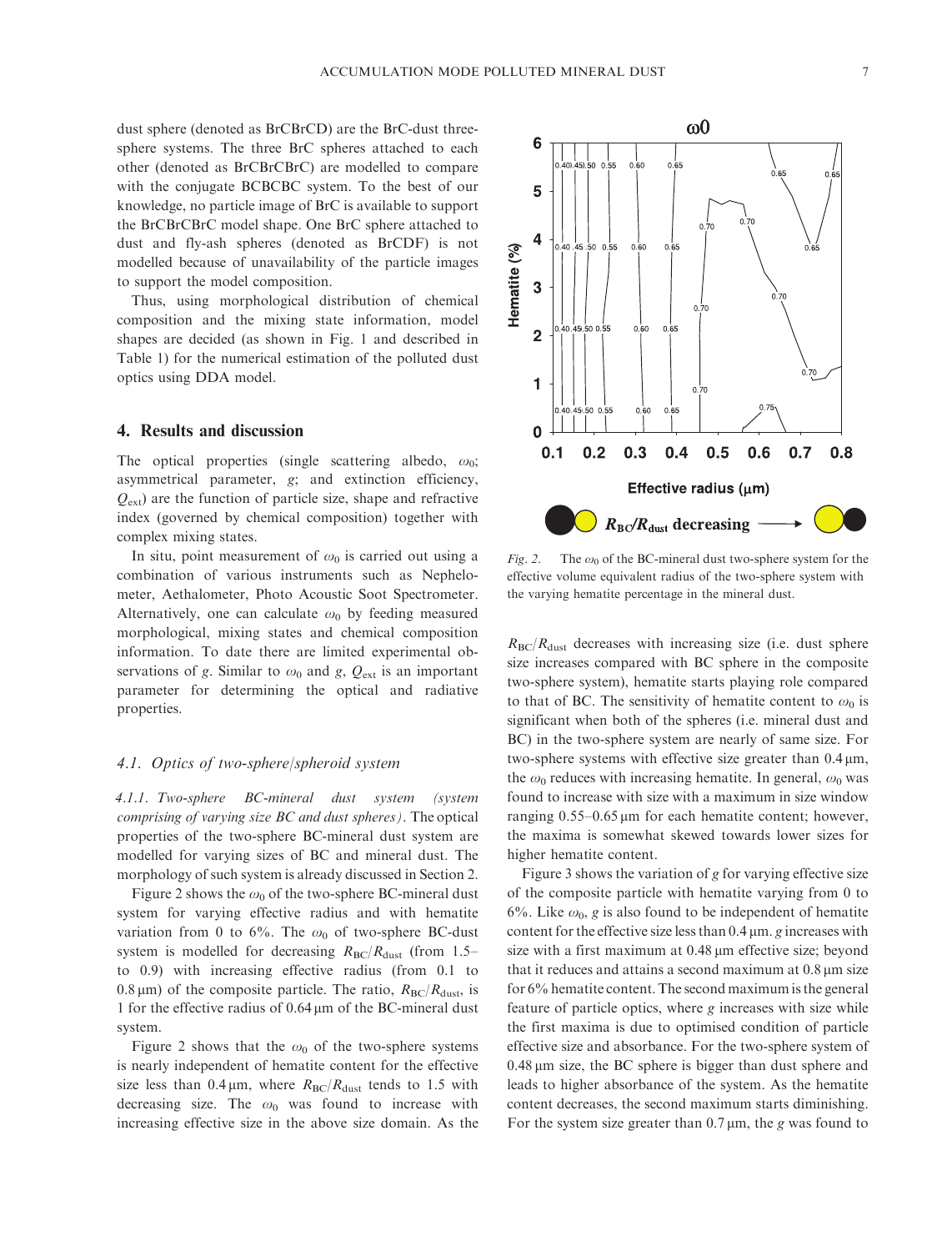

Fig. 3. The asymmetrical parameter, g, of the BC-mineral dust two-sphere system for the effective volume equivalent radius of the two-sphere system with the varying hematite percentage in the mineral dust.

increase with increasing hematite content, whereas in the size window from 0.4 to 0.7  $\mu$ m, the variation of g with hematite content is not significant.

Figure 4 shows the variation of  $Q_{\text{ext}}$  for varying effective size of the particle with hematite varying from 0 to 6%. The  $Q_{\text{ext}}$  increases with size for each hematite content and attains a maxima at 0.5 µm effective particle size.

4.1.2. Two-sphere (OC-dust and BrC-dust) and two-spheroid (OC-dust and BC-dust) particle systems (for system comprising same sized individual sphere/spheroid). Figure 5 shows the  $\omega_0$  of the two-sphere and two-spheroid systems comprising OC, BrC, BC and mineral dust with hematite content of 0 and 6%. The computations are also performed for the hematite percentage 2 and 4, but are not shown in Fig. 5. The two-sphere OC-dust and BrC-dust systems for 0 and 6% hematite are represented as OCD-0, BrCD-0 and OCD-6, BrCD-6, respectively. The twospheroid OC-dust and BC-dust systems for 0 and 6% hematite are represented as OCD'-0, BCD'-0 and OCD'-6, BCD?-6, respectively. The two-spheroid BrC-dust system could not be considered because of lack of observational support for the spheroidal morphology of BrC. For the comparison purpose, the optical properties of independent

Fig. 4. The extinction efficiency,  $Q_{ext}$ , of the BC-mineral dust two-sphere system for the effective volume equivalent radius of the two-sphere system with the varying hematite percentage in the mineral dust.

homogeneous spheres (of OC, BrC and BC) and pure dust spheroid (with  $4\%$  hematite content,  $D'$ -4) are also considered. The comparison will be helpful in determining the effect of particle non-sphericity (as the composite twosphere and two-spheroid systems are non-spherical) and semi-external mixing of heterogeneous components on the optical properties. In general, the satellite retrieval algorithms account for the external mixtures of BC and dust homogeneous spheres.

The  $\omega_0$  was found to vary depending on hematite content  $(0-6\%)$  for any class of the system while different classes of system showed the variation due to their semi-externally mixed combinations as discussed earlier. For all hematite percentage, the OCD systems show the higher scattering compared to that of BrCD-6 system. The  $\omega_0$  of the pure dust spheroid with  $4\%$  hematite content (D'-4) showed the highest scattering compared to that of any particle system.  $\omega_0$  of all the particle systems is found in the range which is constrained by that of pure dust  $(D'-4)$ , pure BC and pure BrC spheres. The BC and BrC spheres show nearly same scattering pattern for the effective radius  $> 0.4 \,\mu$ m. Among all the systems, the  $\omega_0$  of the BrCD-6 system significantly differs from that of independent mineral dust,  $D'$ -4 ( $\sim$  32%  $ω_0$  variation) for effective particle radius of > 0.5 μm while the same is true for BCD'-0 system for  $< 0.3 \mu$ m.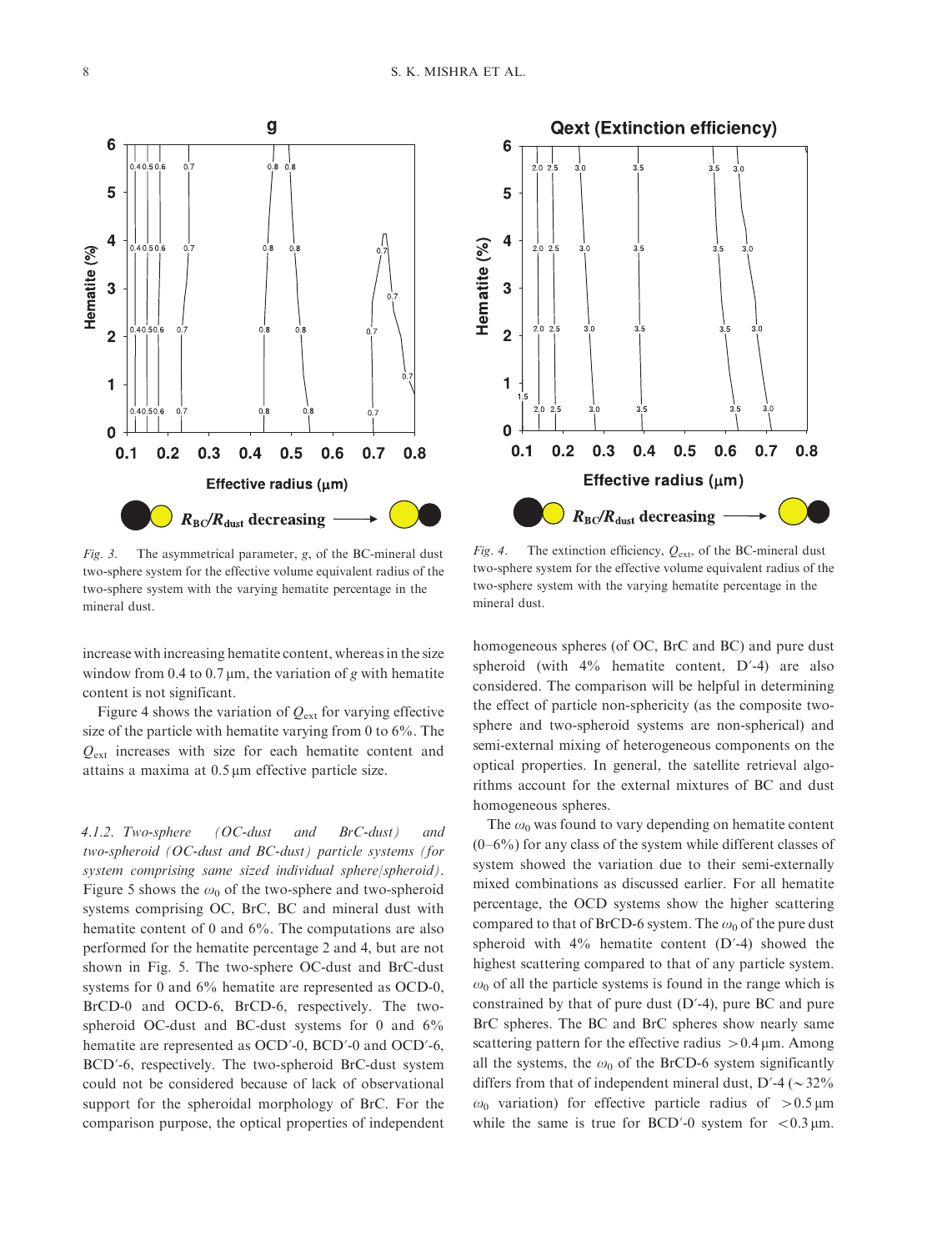

Fig. 5. The  $\omega_0$  of the two-sphere OC-dust, BrC-dust and two-spheroid OC-dust, BC-dust systems for the effective volume equivalent radius. The two-sphere OC-dust and BrC-dust systems are denoted as OCD and BrCD, respectively, while the two-spheroid systems OCdust and BC-dust are denoted as OCD' and BCD', respectively. Each above-mentioned nomenclature is followed by the hematite percentage. The two-sphere/spheroid systems are compared with that of homogeneous spheres of organic carbon (OC), brown carbon (BrC), black carbon (BC) and dust with  $4\%$  hematite (D'-4).

The BrCD-0 system shows the  $\omega_0$  pattern which could be generated by averaging the  $\omega_0$  of the D'-4 spheroid and BrC sphere for  $>$  0.3 µm effective radius. The  $\omega_0$  is found to vary by  $\sim$  5% due to change in shape (from OCD to OCD') while the same is found to vary by  $\sim 14\%$  due to change in hematite content (from OCD-0 to OCD-6). This shows that the  $\omega_0$  is more sensitive to hematite content compared to that of particle shape. Contrary to OC spheres, BC and BrC spheres show nearly size independent  $\omega_0$ .

Figure 6 shows the asymmetrical parameter, g, for the OCD, BrCD, OCD? and BCD? systems for the hematite content 0 and  $6\%$ . The g of OC, BrC, BC and D'-4 is considered for the reasons discussed earlier. The BrC independent sphere shows the highest g which tends to 0.9 with increasing size. The  $g$  of independent OC and D'-4 are more sensitive to the particle size compared to that of OCD, BrCD, OCD? and BCD? systems. In general, the g of the all the systems and independent spheres (except  $D'$ -4)



Fig. 6. The asymmetrical parameter, g, for all the particle systems discussed in Fig. 5.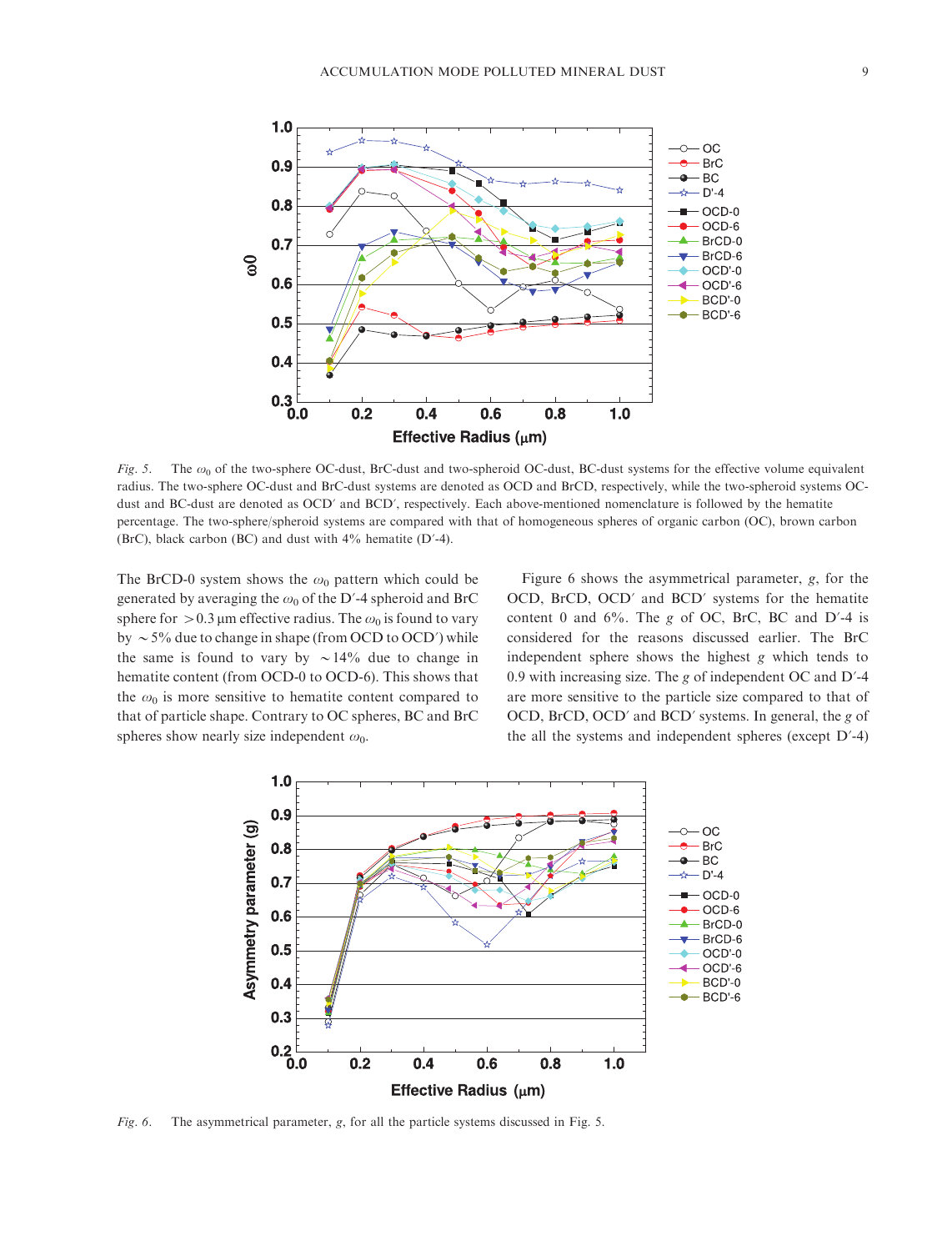are found to be in the range 0.6-0.9. For all the considered hematite range, the g of OC-dust systems (except  $OCD'$ -6) is found to be higher compared to that of independent OC and D'-4 for the effective size of  $< 0.5 \,\mu$ m. This shows that in the above size regime the g value of semi-externally mixed OC-dust systems will be smaller if we consider an external mixture of OC and D'-4 in the aerosol optical model. The OCD?-6 spheroid system showed the maximum deviation in g (i.e.  $\sim$  12%) compared to the OCD-6 sphere system while OCD?-0 system showed the maximum variation (13%) compared to that of OCD-0. This indicates that compared with  $\omega_0$ , g is more sensitive towards the particle shape. Increase in hematite from 0 to 6% caused maximum deviation of  $\sim 14\%$  in g for OCD and OCD' system.

Figure 7 shows the extinction efficiency,  $Q_{\text{ext}}$ , for the systems discussed in Figs. 5 and 6. No regular pattern of  $Q_{\text{ext}}$  with effective size could be observed for the considered two-sphere and two-spheroid systems.

In general, in aerosol community, there is a consensus on the choice of aspect ratio as 1.5 for estimating the optical properties of non-spherical dust particles. This has already been discussed in Section 2 in detail. We conducted a sensitivity study of aspect ratio and contact angle on BC and dust spheroid system (BCD?-4, 4% hematite) of an effective particle radius of  $0.3 \mu$ m. With increasing contact angle from  $30^{\circ}$  to  $90^{\circ}$  between BC and dust spheroid, for fixed AR of 1.5, the  $Q_{ext}$  was found to increase by 5%,  $\omega_0$ by 4%, but g was unchanged compared to those at  $30^{\circ}$ contact angle. For the same system, for a fixed contact angle of  $30^{\circ}$ , the increase in aspect ratio from 1.5 to 2.5 of individual spheroid led to an increase of 5 and  $4\%$  in  $Q_{ext}$ and g, respectively, whereas  $\omega_0$  was found to decrease by 2% compared to the aspect ratio of 1.5.

#### 4.2. Optics of three-sphere particle system

The optical properties of the three-sphere particle system comprising BC, OC, BrC, fly-ash  $(F)$  and dust  $(D)$  with hematite content 0-6% are modelled. The three spherical particles forming a system are considered of same size in this study.

Figure 8 shows the  $\omega_0$  of the three-sphere systems comprising OC, BrC, BC, fly-ash and dust with hematite content of 0 and 6%. The OC, dust and fly-ash systems are represented as OCDF-0 and OCDF-6 followed by hematite content. One OC sphere and two dust spheres in a system are represented as OCDD-0 and OCDD-6, while two OC spheres and one dust sphere in a system are represented as OCOCD-0 and OCOCD-6. One BrC and two dust spheres are denoted as BrCDD-0 and BrCDD-6; two BrC spheres and one dust sphere in a system are represented as BrCBrCD-0 and BrCBrCD-6. The system comprising three-sphere BrC is denoted as BrCBrCBrC. The systems comprising BC, dust and fly-ash are represented as BCDF-0 and BCDF-6 followed by their hematite content. One BC sphere and two dust spheres in a system are represented as BCDD-0 and BCDD-6, while two BC spheres and one dust sphere in a system are represented as BCBCD-0 and BCBCD-6. The system comprising three-BC spheres is denoted as BCBCBC.

The  $\omega_0$  of above-discussed systems is found to vary depending on hematite content for every class of the system, while different system classes showed the variation due to their semi-externally mixed combinations as discussed earlier. The OCDF-0 system shows same scattering pattern as that of OCDD-0 system. The same scattering pattern of the above systems is due to the negligible



Fig. 7. The extinction efficiency,  $Q_{ext}$ , for all the particle systems discussed in Fig. 5.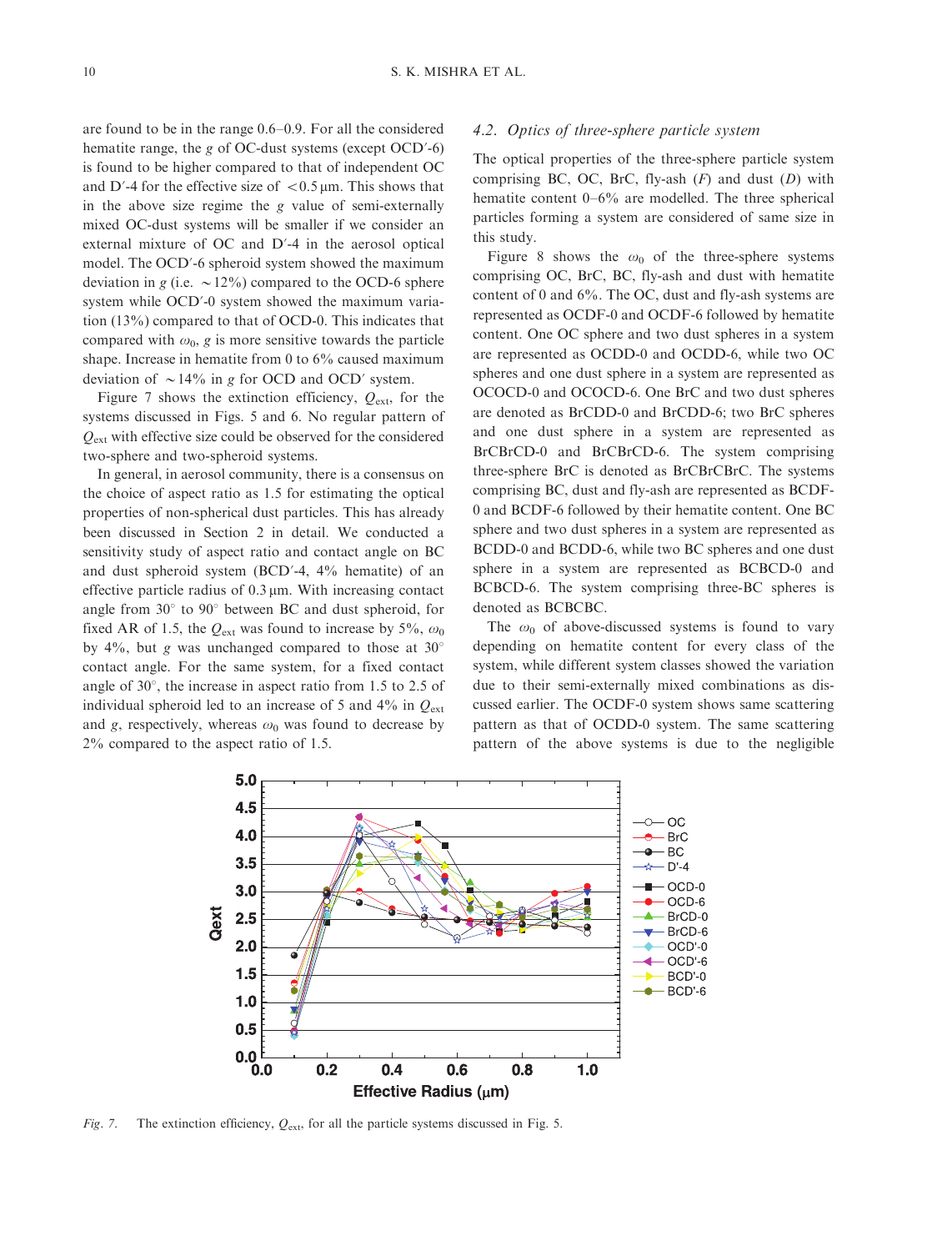

Fig. 8. The  $\omega_0$  of the three-sphere OC-dust-fly-ash, OC-dust, BrC-dust; three-sphere BrC, BC-dust-fly-ash, BC-dust and three-sphere BC systems for the effective volume equivalent radius. The OC-dust-fly-ash and OC-dust systems are denoted as OCDF, OCDD and OCOCD, respectively. The BrC-dust and BrC three-sphere systems are denoted as BrCBrCD, BrCDD and BrCBrCBrC, respectively. The BC-dustfly-ash, BC-dust and BC three-sphere systems are denoted as BCDF, BCDD, BCBCD and BCBCBC, respectively. Each above-mentioned nomenclature is followed by the hematite percentage. The three-sphere systems are compared with that of homogeneous spheres of organic carbon (OC), brown carbon (BrC), black carbon (BC) and dust with  $4\%$  hematite (D'-4).

difference between the refractive indices of fly-ash and dust with 0% hematite content. For 6% hematite content, the OCDF system shows higher scattering compared to that of OCDD system. The replacement of one dust sphere from OCDD system with one OC sphere reduces the scattering of newly formed OCOCD system for the considered hematite contents. The  $\omega_0$  of the OCOCD system is also found to be reduced with increasing hematite content. The sensitivity of  $\omega_0$  to hematite for all the OC-dust systems is found to be significant with increasing size. Except for the effective radius of  $0.43 - 0.72 \,\mu m$ , the D'-4 spheroid shows the highest scattering compared to that of any particle systems shown in Fig. 8. Among the BrC-dust systems, the BrCDD systems show the higher scattering compared to that of BrCBrCD systems for fixed hematite content. The replacement of one dust sphere from BrCDD system with one BrC sphere reduces the scattering of newly formed BrCBrCD system for the considered hematite contents. The  $\omega_0$  has been found to be sensitive to the number of spheres in a system. This may be due to the fact that the surface structure of the system (as attached spheres) is larger than that of a single sphere of the same volume, which causes the variation in scattering efficiency ( $\omega_0$ ). The  $\omega_0$  becomes less sensitive to hematite with reducing number of dust spheres in a particle system.

Among the BC-dust systems, the BCDF-0 system shows the same scattering pattern as that of BCDD-0. The BCDF-6 system shows the higher scattering compared to that of BCDD-6 system. The replacement of one dust sphere from BCDD system with one BC sphere reduces the scattering of newly formed BCBCD system for the considered hematite contents.

Figure 9 shows the asymmetrical parameter, g, for all the particle systems shown in Fig. 8. The BrCBrCBrC systems together with BrC sphere show the highest g among the considered systems. The BCBCBC system together with BC sphere shows slightly lesser g values. First of all, we consider the g of OC-dust systems. For the effective radius of  $< 0.6 \mu m$ , all the semi-externally mixed OCDF systems show greater  $g$  than that of OC and  $D'$ -4 while the reverse holds good for the size range of  $0.73-0.90 \,\mu$ m. Thus neglecting the semi-external mixing and consideration of independent component spheres will lead to smaller g values for the effective radius of  $< 0.6$  µm and larger value for the radius range of  $0.73-0.90 \,\mu$ m. The asymmetrical parameter of independent D'-4 spheroid is most sensitive to the particle size compared to that of OCDF, OCDD and OCOCD system.

Among the BrC-dust systems, for the effective radius range of  $0.72-0.90 \,\mu$ m, BrCDD systems show the lesser g values compared to that of BrC and D?-4. Thus neglecting the semi-external mixing of BrCDD systems and consideration of independent component spheroid will lead to larger g values for the effective radius range of  $0.72-0.90 \,\mu$ m.

In case of BC-dust systems, for the effective radius range of  $0.75-0.90 \,\mu$ m, the semi-externally mixed BCDF and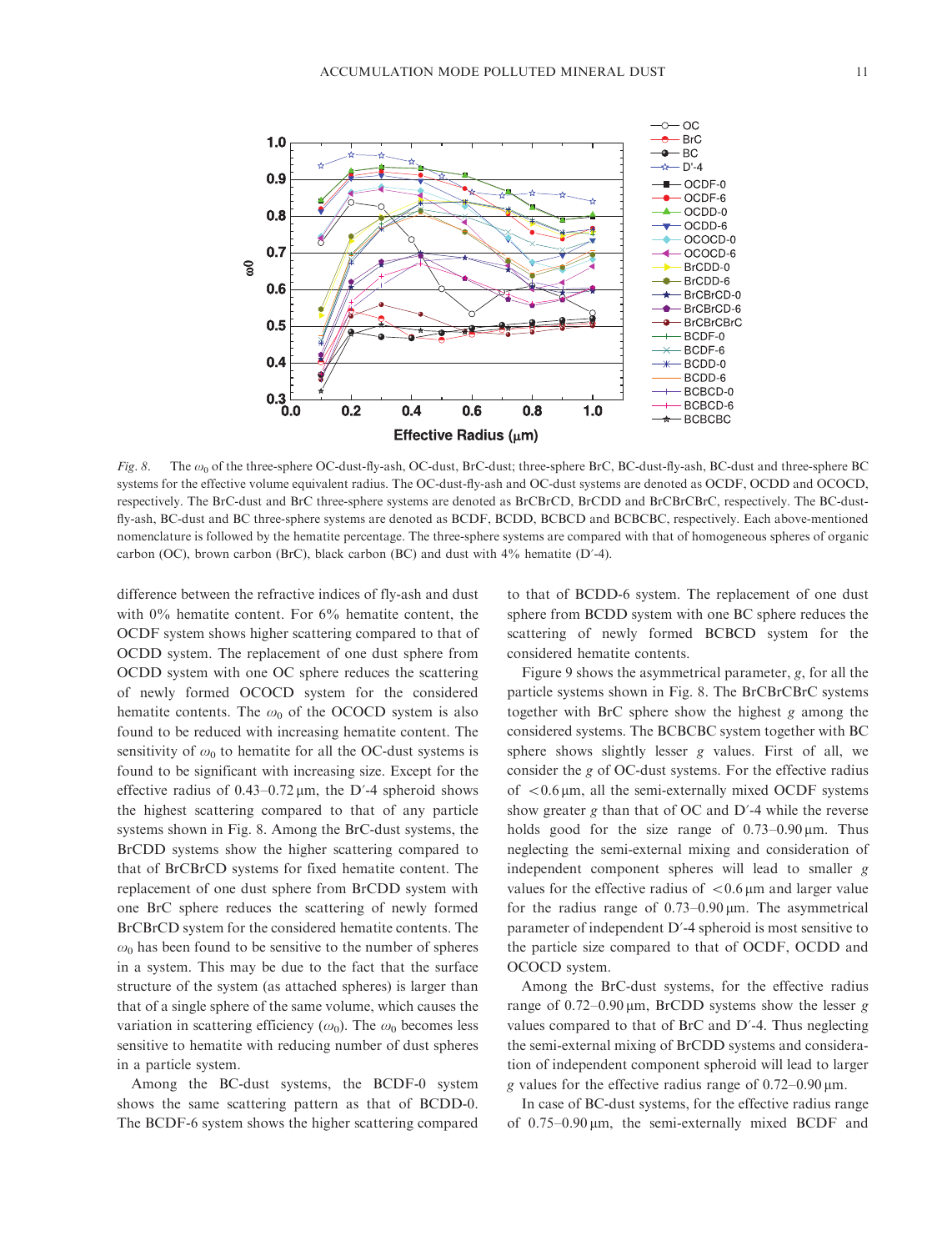

Fig. 9. The asymmetrical parameter, g, for all the particle systems discussed in Fig. 8.

BCDD systems show the lesser g values than that of BC and D'-4. This indicates that, for the effective radius range of  $0.75-0.90 \,\mu$ m, the g values are larger if we replace the semi-external mixing state (presented here in the form of three-sphere systems) by external mixing of BC and D?-4.

Among all the systems shown in Fig. 9, the g for the BCDD-0 (or BCDF-0) shows the highest deviation of  $\sim$  31% (compared to BC sphere),  $\sim$  31% for BrCDD-0 system (compared to BrC sphere) and  $\sim$  33% for OCDD-0 (or OCDF-0) system (compared to OC sphere).

Figure 10 shows the extinction efficiency,  $Q_{\text{ext}}$ , for the carbonaceous species and dust mixture model systems for which  $\omega_0$  and g are shown in Figs. 8 and 9, respectively. As has been observed in Section 4.1.2 for the two particle systems, no regular pattern of  $Q_{\text{ext}}$  with effective size could be observed for the considered three-sphere particle systems.

# 4.3. Size-averaged optical properties of polluted dust systems

The normalised number distribution for the 250 m leg on flight 13 for ACE-Asia (Clarke et al., 2004, Fig. 5c, measured size distribution represented with green-coloured square) is considered for calculation of size-averaged



Fig. 10. The extinction efficiency,  $Q_{\text{ext}}$ , for all the particle systems discussed in Fig. 8.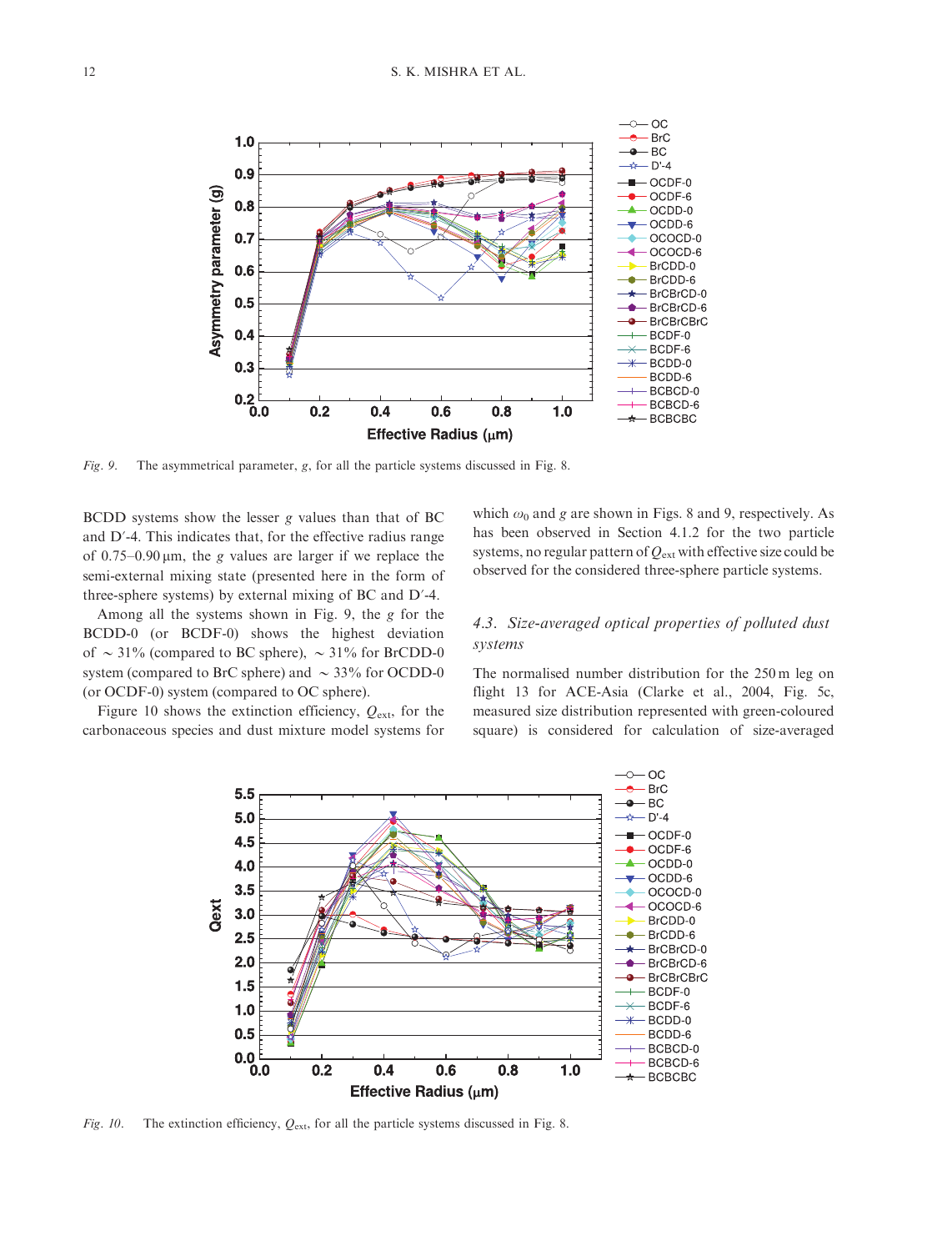optical properties of all the dust systems. The distribution measured by Clarke et al. (2004) was for optical equivalent size (OES); however, the optical properties are calculated for individual particles characterised by volume equivalent size  $(r_{\text{eff}})$ . Therefore, the distribution of Clarke et al. (2004) is converted for  $r_{\text{eff}}$  using the experimental observations of Binnig et al. (2007) (which has provided a relationship between OES and  $r_{\text{eff}}$ ) for calculating size-averaged optical properties. The considered distribution is for the largest dust concentrations during ACE-Asia.

 $\omega_0$  and  $Q_{\text{ext}}$  are functions of particle size, shape and refractive index, which depend on chemical composition. Table 4 shows size-averaged  $\omega_0$  and  $Q_{ext}$  for homogeneous (comprising single chemical; for pure mineral dust we assume an effective chemical composition) and heterogeneous (comprising multiple chemical species such as pure mineral dust mixed with OC, BrC and BC) systems and the percentage deviation of the same with respect to D?-4 (pure dust spheroid with 4% hematite) and D?-6 (pure dust spheroid with 6% hematite). OC, BrC and BC are homogeneous spheres, while D?-4 and D?-6 are homogeneous spheroids. The variation in  $\omega_0$  and  $Q_{ext}$  for the former is due to the variation in their chemical composition which changes the refractive index, whereas for the latter it is due to the variation in hematite content. The change in the optical properties of OCD-6 system compared to OCD-0 is due to the increase of hematite content. A similar explanation applies for the difference between BrCD-0 and BrCD-6 systems.

For the given hematite content, the change in optical properties of OCD system compared to that of BrCD is due to the change in the chemical composition. For a given

Table 4. The size-averaged optical properties of single-sphere, two-sphere, two-spheroid and three-sphere systems for 0 and 6% hematite and their percentage deviation compared to that of  $D'$ -4 and  $D'$ -6. The radius of individual sphere/spheroid is same for the considered dust systems

|                  |            |               | Percentage of deviation in $\omega_0$ |                  | Percentage of deviation in $Q_{\text{ext}}$ |                  |
|------------------|------------|---------------|---------------------------------------|------------------|---------------------------------------------|------------------|
| Shape            | $\omega_0$ | $Q_{\rm ext}$ | Compared to D'-4                      | Compared to D'-6 | Compared to D'-4                            | Compared to D'-6 |
| $OC$             | 0.7454     | 2.3917        | $\overline{\phantom{a}}$              |                  |                                             |                  |
| <b>BrC</b>       | 0.4929     | 2.4611        |                                       |                  |                                             |                  |
| BC               | 0.4631     | 2.5397        |                                       |                  |                                             |                  |
| $D'-4$           | 0.9423     | 2.4545        |                                       |                  |                                             |                  |
| $D'-6$           | 0.9125     | 2.4741        |                                       |                  |                                             |                  |
| $OCD-0$          | 0.8841     | 2.7596        | 6                                     | 3                | 12                                          | 12               |
| OCD-6            | 0.8546     | 2.8219        | 9                                     | 6                | 15                                          | 14               |
| $BrCD-0$         | 0.6843     | 2.6578        | 27                                    | 25               | 8                                           | $\tau$           |
| BrCD-6           | 0.6860     | 2.8015        | 27                                    | 25               | 14                                          | 13               |
| $BCD'-0$         | 0.6642     | 2.8292        | 29                                    | 27               | 15                                          | 14               |
| $BCD'-6$         | 0.6460     | 2.8465        | 31                                    | 29               | 16                                          | 15               |
| $OCD'$ -0        | 0.8727     | 2.5972        | 7                                     | 4                | 6                                           | 5                |
| $OCD'$ -6        | 0.8444     | 2.6667        | 10                                    | 8                | 9                                           | 8                |
| BCDF-0           | 0.7666     | 2.7443        | 19                                    | 16               | 12                                          | 11               |
| BCDF-6           | 0.7461     | 2.7937        | 21                                    | 18               | 14                                          | 13               |
| BCDD-0           | 0.7587     | 2.7088        | 19                                    | 17               | 10                                          | 9                |
| BCDD-6           | 0.7374     | 2.9022        | 22                                    | 19               | 18                                          | 17               |
| BCBCD-0          | 0.5965     | 2.9193        | 37                                    | 35               | 19                                          | 18               |
| BCBCD-6          | 0.5976     | 2.9613        | 37                                    | 35               | 21                                          | 20               |
| <b>BCBCBC</b>    | 0.4669     | 3.0019        | 50                                    | 49               | 22                                          | 21               |
| <b>BrCBrCBrC</b> | 0.5133     | 2.8894        | 46                                    | 44               | 18                                          | 17               |
| BrCDD-0          | 0.7909     | 2.6794        | 16                                    | 13               | 9                                           | 8                |
| BrCDD-6          | 0.7673     | 2.8813        | 19                                    | 16               | 17                                          | 16               |
| BrCBrCD-0        | 0.6428     | 2.7867        | 32                                    | 30               | 14                                          | 13               |
| BrCBrCD-6        | 0.6384     | 2.8948        | 32                                    | 30               | 18                                          | 17               |
| OCDF-0           | 0.9210     | 2.6851        | $\mathfrak{2}$                        | 1                | 9                                           | 9                |
| OCDF-6           | 0.9015     | 2.8016        | 4                                     | 1                | 14                                          | 13               |
| $OCDD-0$         | 0.9213     | 2.7001        | 2                                     |                  | $10\,$                                      | 9                |
| OCDD-6           | 0.8864     | 2.9339        | 6                                     | 3                | 20                                          | 19               |
| OCOCD-0          | 0.8554     | 2.7850        | 9                                     | 6                | 13                                          | 13               |
| OCOCD-6          | 0.8415     | 2.9050        | 11                                    | 8                | 18                                          | 17               |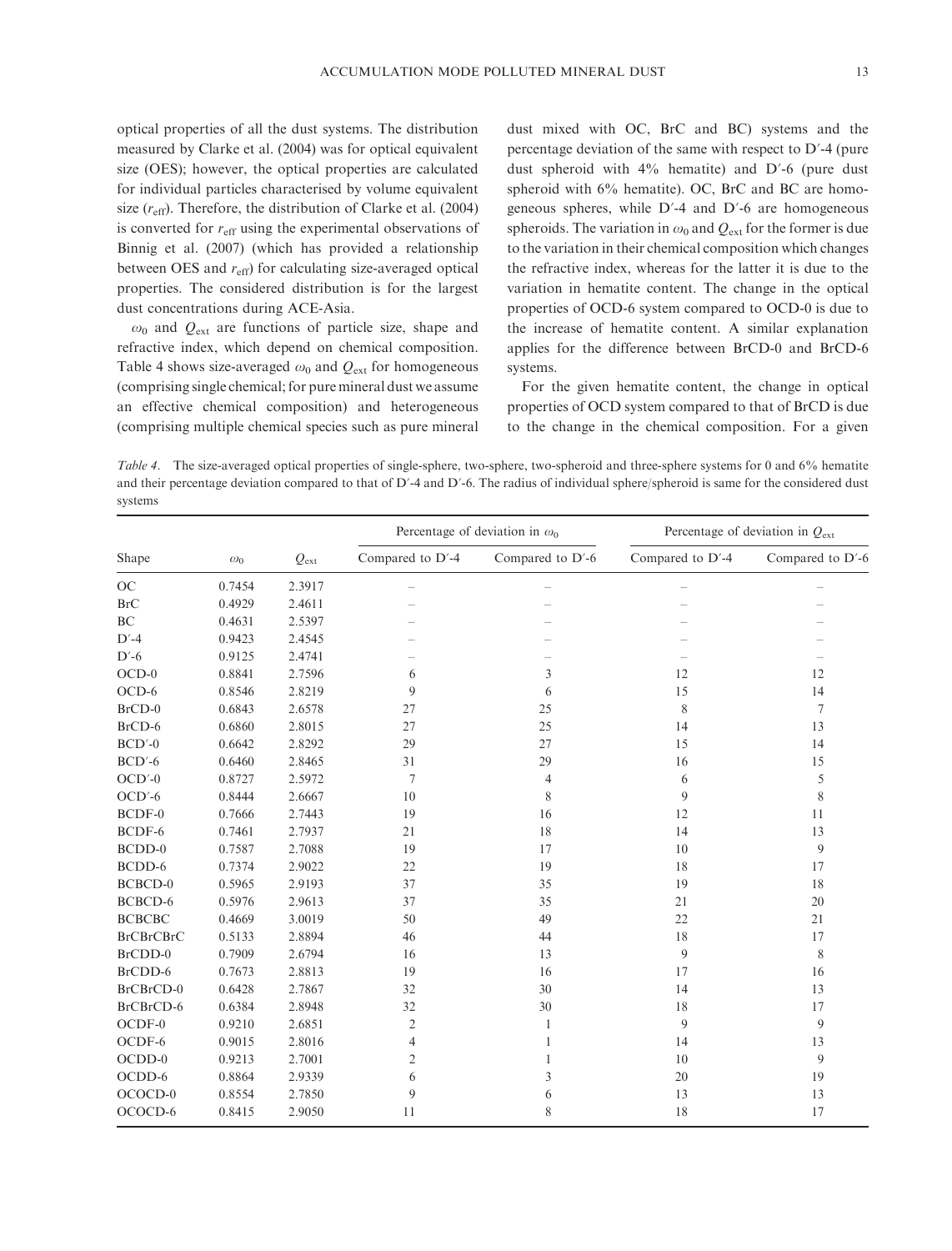hematite content, the change in optics of OCD (two-sphere system) compared to OCD' (two-spheroid system) is due to the difference in system configuration. This is also true for the three-sphere systems as well.

From Table 4, we can also see that the  $\omega_0$  of the polluted dust system (with same sized individual sphere/spheroid in the system) is larger if the polluted dust is considered as D'-4 while smaller value is observed for  $Q_{\text{ext}}$ .

The BCBCBC system shows strong departure in  $\omega_0$ compared to dust spheroid (for both 4 and 6% hematite) followed by BrCBrCBrC, BCBCD and BrCBrCD, while BCBCBC system shows strong departure in  $Q_{ext}$  compared to dust spheroid (for both 4 and 6% hematite) followed by BCBCD and OCDD-6.

The monodisperse optical properties of the two-sphere BC and dust system (as already been discussed in Figs. 2-4) for the effective radius of  $0.1-0.8 \,\mu m$  (corresponding to  $R_{\rm BC}/R_{\rm Dust}$  value from 1.5 to 0.9) are used for calculating the size-averaged optical properties. From Table 5, we can see the size-averaged optical properties of two-sphere system (with varying radii of individual spheres) together with their deviation (in percentage) to that of  $D'$ -4 and  $D'$ -6 spheroids. The percentage departure in  $\omega_0$  of BCD system (with varying BC and dust size) compared to dust spheroid weakens as the hematite content in dust reduces while departure in  $Q_{ext}$  remains nearly same.

Figure 11 shows the departure in size-averaged  $\omega_0$  for the polluted dust systems from that of pure dust spheroids with 0 and 6% hematite. The percentage departure in  $\omega_0$  for the polluted dust from the pure dust spheroid D?-0 is found to be higher than that from D'-6. The BCBCD system showed the maximum departure (40 and 34% for polluted dust with 0 and 6% hematite, respectively) from the pure dust spheroid among all the considered dust systems. OCDD-0 and OCDF-0 show nearly the same departure. OCDF-6 system shows the minimum departure from the D'-6 among all the studied systems.

# 5. Conclusions

The simulation of optical properties of non-spherical mineral dust aerosols is challenging because of the complex morphological and mineralogical properties of natural dust particles. This complexity further enhances when the dust mixes with the other species present in the atmosphere. It is very important to simulate the optical properties of complex mixing states even if the experimental proof of their existence is not available. In the sense of a sensitivity study the consideration of (more or less) any (reasonable) particle shape/composition would be beneficial to learn about the optical properties.

The simulated optical properties of thus polluted mineral dust, however, are required for a wide range of applications, for example, for the interpretation of remote-sensing and optical in situ measurements, for modelling the radiative properties of the atmosphere, for sensitivity studies of climate and finally for the estimates of climate impacts of dust aerosols. We model the optical properties of mineral dust having semi-external mixture with carbonaceous species. In the study, the  $\omega_0$  is found to vary depending on the hematite content  $(0-6\%)$  for any class of the system, while different system classes show the variation due to their semi-externally mixed heterogeneous combinations. In general, the  $\omega_0$  of the pure dust spheroid with  $4\%$  hematite content (D'-4) is found to be highest compared to all the systems considered in the study throughout the considered size range. In view of effective absorbance of two-sphere BC-mineral dust systems, hematite starts playing the role compared to that of BC as the  $R_{\rm BC}/R_{\rm dust}$  decreases (i.e. with increase of dust sphere size compared with BC sphere in the composite two-sphere system). Compared with  $\omega_0$ , g is more sensitive towards the particle shape. Increase in hematite from 0 to 6% caused a maximum deviation of  $\sim 14\%$  in g for OCD and OCD' system. The replacement of one dust sphere from OCDD (BrCDD) system with one OC (BrC) sphere reduces the scattering of newly formed OCOCD (BrCBrCD) system for the considered hematite contents. The maximum deviation in the size-averaged  $\omega_0$  for all the systems considered in Table 4 (compared to  $D'$ -4) is for BCBCBC followed by BrCBrCBrC and BCBCD, while the same in the sizeaveraged  $Q_{\text{ext}}$  is for BCDD-6 followed by BCBCD-6 (BCBCBC, OCDD-6) and BrCDD-6.

Table 5. The size-averaged optical properties of BC-dust two-sphere system (with varying radii of individual spheres) for hematite range of 0-6% and their percentage deviation compared to that of D?-4 and D?-6

| Hematite $(\% )$ | $\omega_0$ | $Q_{\rm ext}$ | Percentage of deviation in $\omega_0$ |                     | Percentage of deviation in $Q_{\text{ext}}$ |                     |
|------------------|------------|---------------|---------------------------------------|---------------------|---------------------------------------------|---------------------|
|                  |            |               | Compared to $D'$ -4                   | Compared to $D'$ -6 | Compared to $D'$ -4                         | Compared to $D'$ -6 |
| $\Omega$         | 0.6079     | 2.8621        | 35                                    | 33                  |                                             | 16                  |
| 2                | 0.606      | 2.8712        | 36                                    | 34                  |                                             | 16                  |
| $\overline{4}$   | 0.5944     | 2.8771        | 37                                    | 35                  | 17                                          | 16                  |
| 6                | 0.5877     | 2.8805        | 38                                    | 36                  |                                             | 16                  |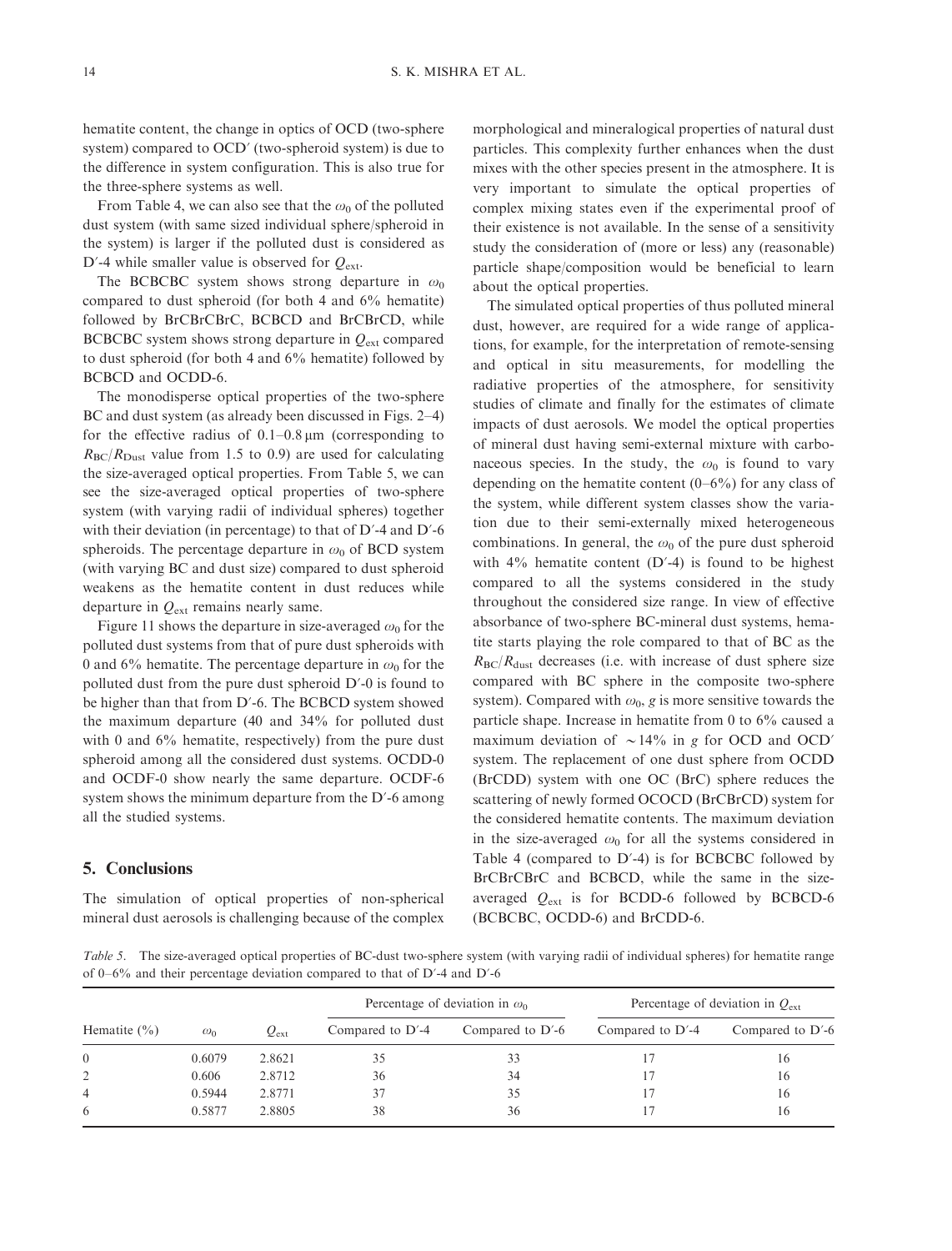

Fig. 11. The absolute departure in size-averaged  $\omega_0$  for the polluted dust systems formed due to semi-external mixing of accumulation mode mineral dust with (a) BC (b) OC and (c) BrC have been shown compared to pure dust spheroid with 0 (D'-0) and 6% (D'-6) hematite.

The modelled polluted dust optics can be used for lidar applications. The Mueller matrix elements which are an intrinsic result of the DDA computations, will be additional information used for the remote-sensing applications. As the polluted dust optics has been modelled for visible wavelength  $(0.55 \mu m)$  at which most of the lidars operate. However, extension to further more wavelengths will help to provide the necessary input for radiative properties estimation. The modelled, size-averaged optical properties of the accumulation mode polluted mineral dust with hematite (0-6%) will be valuable input in the GCM to further reduce the uncertainty in the direct and indirect radiative forcing. To date no GCM accounts for the semi-external mixing for the radiative forcing estimation. The database of the optical properties (such as  $\omega_0$ , g and  $Q_{ext}$ ) for the mono-disperse particles can be used for the quantified radiative forcing estimation corresponding to different types of composite particle accounting for particle non-sphericity and heterogeneity. The above database for the mono-disperse particle systems will be open to all for the above remote-sensing purposes and many sensitivity studies pertaining to particle optics.

# 6. Acknowledgement

This research is supported through grants from ISRO MT and GBP and DST ICRP programmes.

## References

- Ackerman, T. P. and Toon, O. B. 1981. Adsorption of visible radiation in atmosphere containing mixtures of absorbing and non-absorbing particles. Appl. Opt. 20, 3661-3668.
- Ackerman, A. S., Toon, O. B., Stevens, D. E., Heymsfield, A. J., Ramananthan, V. and co-authors. 2001. Reduction of tropical cloudiness by soot. Science 288, 1042-1047.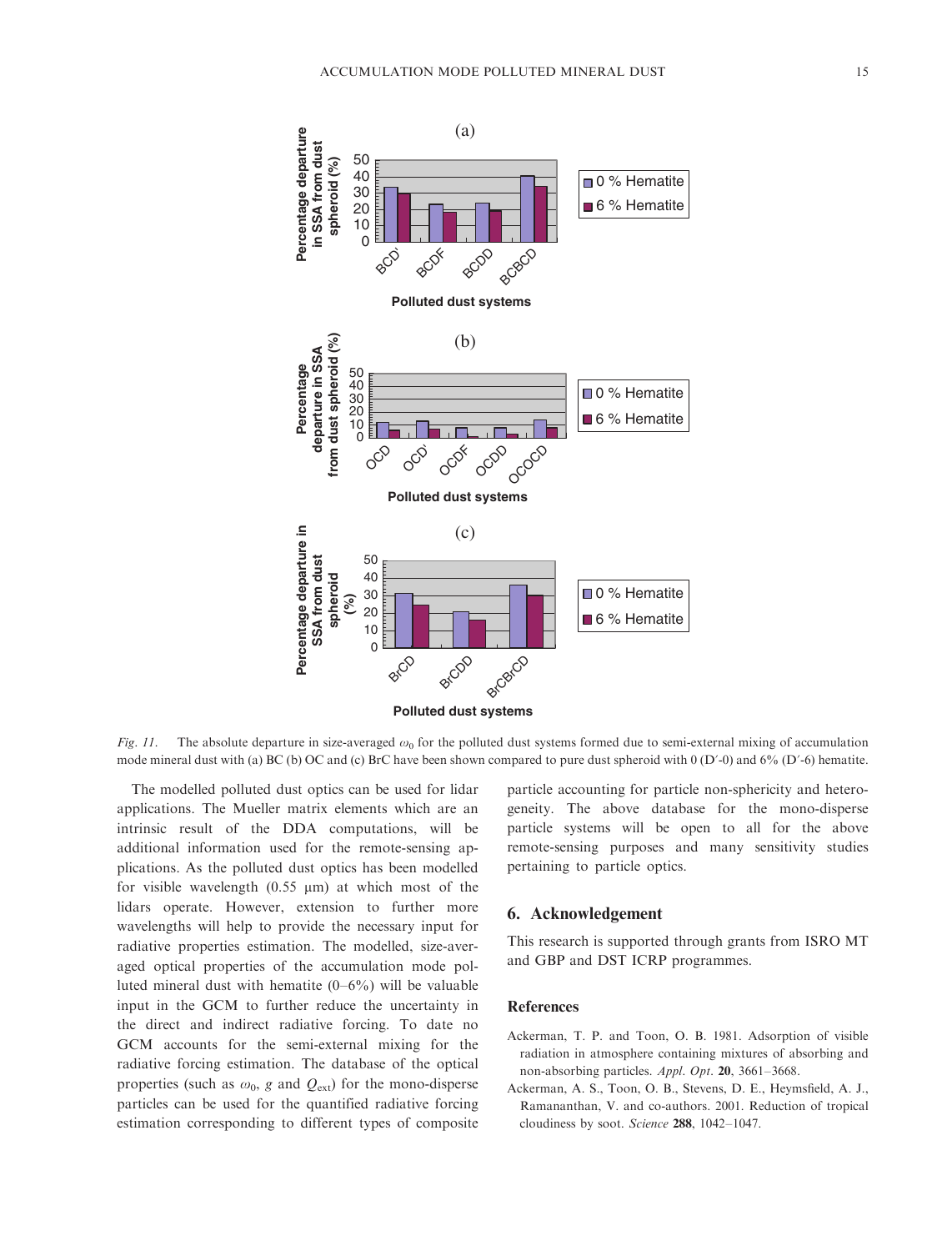- Adams, P. J., Seinfeld, J. H., Koch, D., Mickley, L. and Jacob, D. 2001. General circulation model assessment of direct radiative forcing by the sulfate-nitrate-ammonium-water inorganic aerosol system. *J. Geophys. Res.* 106, 1097-1111.
- Afeti, G. M. and Resch, F. J. 2000. Physical characteristics of Saharan dust near the Gulf of Guinea. Atmos. Environ. 34, 1273-1279.
- Agarwal, S., Aggarwal, S. G., Okuzawa, K. and Kawamura, K. 2010. Size distributions of dicarboxylic acids, ketoacids, a-dicarbonyls, sugars, WSOC, OC, EC and inorganic ions in atmospheric particles over Northern Japan: implication for long-range transport of Siberian biomass burning and East Asian polluted aerosols. Atmos. Chem. Phys. 10, 5839-5858.
- Alexander, D. T. L., Crozier, P. A. and Anderson, J. R. 2008. Brown carbon spheres in East Asian outflow and their optical properties. Science 321, 833-836.
- Arimoto, R., Kim, Y. J., Kim, Y. P., Quinn, P. K., Bates, T. S. and co-authors. 2006. Characterization of Asian Dust during ACE-Asia. Global Planet Change 52, 23-56.
- Bauer, S. E., Wright, D., Koch, D., Lewis, E., McGraw, R. and co-authors. 2008. Matrix (multiconfiguration aerosol tracker of mixing state): an aerosol microphysical module for global atmospheric models. Atmos. Chem. Phys. 8, 6003-6035.
- Bauer, S. E., Menon, S., Koch, D., Bond, T. C. and Tsigaridis, K. 2010. A global modeling study on carbonaceous aerosol microphysical characteristics and radiative effects. Atmos. Chem. Phys. 10, 7439-7456.
- Binnig, J., Meyer, J. and Kasper, G. 2007. Calibration of an optical particle counter to provide  $PM_{2.5}$  mass for well-defined particle materials. J. Aerosol. Sci. 38, 325-332.
- Bond, T. C., Habib, G. and Bergstrom, R. W. 2006. Limitations in the enhancement of visible light absorption due to mixing state. J. Geophys. Res. 111, D20211. DOI: 10.1029/2006JD007315.
- Chakrabarty, R. K., Moosmüller, H., Chen, L.-W. A., Lewis, K., Arnott, W. P. and co-authors. 2010. Brown carbon in tar balls from smoldering biomass combustion. Atmos. Chem. Phys. 10, 6363-6370. DOI: 10.5194/acp-10-6363-2010.
- Chin, M., Diehl, T., Ginoux, P. and Malm, W. 2007. Intercontinental transport of pollution and dust aerosols: implications for regional air quality. Atmos. Chem. Phys. 7, 5501-5517.
- Chou, C., Formenti, P., Maille, M., Ausset, P., Helas, G. and co-authors. 2008. Size distribution, shape, and composition of mineral dust aerosols collected during the African Monsoon Multidisciplinary Analysis Special Observation Period 0: dust and biomass-burning experiment field campaign in Niger, January 2006. J. Geophys. Res. 113, D00C10. DOI: 10.1029/ 2008JD009897.
- Chughtai, A. R., Kim, J. M. and Smith, D. M. 2002. The effect of air/fuel ration on properties and reactivity of combustion soots. J. Atmos. Chem. 43, 21-43.
- Clarke, A. D., Shinozuka, Y., Kapustin, V. N., Howell, S., Huebert, B. and co-authors. 2004. Size distributions and mixtures of dust and black carbon aerosol in Asian outflow: physiochemistry and optical properties. J. Geophys. Res. 109, D15S09.
- Derimian, Y., Karnieli, A., Kaufman, Y. J., Andreae, M. O., Andreae, T. W. and co-authors. 2008. The role of iron and

black carbon in aerosol light absorption. Atmos. Chem. Phys. 8, 3623-3637.

- Dinar, E., Riziq, A. A., Spindler, C., Erlick, C., Kiss, G. and coauthors. 2008. The complex refractive index of atmospheric and model humic-like substances (HULIS) retrieved by a cavity ring down aerosol spectrometer (CRD-AS). Faraday Discuss. 137, 279-295.
- Draine, B. T. and Flatau, P. J. 2004. User Guide for the [Discrete](http://arxiv.org/abs/astro-ph/0409262v2) [Dipole Approximation Code DD](http://arxiv.org/abs/astro-ph/0409262v2)SCAT 6.1. Online at http:// arxiv.org/abs/astro-ph/0409262v2.
- Dubovik, O., Sinyuk, A., Lapyonok, T., Holben, B. N., Mishchenko, M. and co-authors. 2006. Application of spheroid models to account for aerosol particle nonsphericity in remote sensing of desert dust. J. Geophys. Res. 111, D11208. DOI: 10.1029/2005JD006619.
- Durant, A. J., Harrison, S. P., Watson, I. M. and Balkanski, Y. 2009. Sensitivity of direct radiative forcing by mineral dust to particle characteristics. Prog. Phys. Geogr. 33(1), 80-102.
- Facchini, M. C., Fuzzi, S., Zappoli, S., Andracchio, A., Gelencsér, A. and co-authors. 1999. Partitioning of the organic aerosol component between fog droplets and interstitial aerosol. J. Geophys. Res. 104, 26821-26832.
- Formenti, P., Schütz, L., Balkanski, Y., Desboeufs, K., Ebert, M. and co-authors. 2011. Recent progress in understanding physical and chemical properties of African and Asian mineral dust. Atmos. Chem. Phys. 11, 8231-8256.
- Gasteiger, J., Wiegner, M., Groß, S., Freudenthaler, V., Toledano, C. and co-authors. 2011. Modelling lidar-relevant optical properties of complex mineral dust aerosols. Tellus 63B, 725-741.
- Goudie, A., Washington, R., Todd, M. and Swann, M. 2003. North African dust production: source areas and variability. CLIVAR Exch. 27, 1-4.
- Graber, E. R. and Rudich, Y. 2006. Atmospheric HULIS: how humic-like are they? A comprehensive and critical review. Atmos. Chem. Phys. 6, 729-753.
- Griffin, J. J. and Goldberg, E. D. 1979. Morphologies and origin of elemental carbon in the environment. Science 206, 563-565.
- Hess, M., Koepke, P. and Schultz, I. 1998. Optical properties of aerosols and clouds: the software package OPAC. Bull. Am. Meteorol. Soc. 79, 831-844.
- Jacobson, M. Z. 2000. A physically-based treatment of elemental carbon optics: implications for global direct forcing of aerosols. Geophys. Res. Lett. 27, 217-220.
- Kalashnikova, O. V. and Sokolik, I. N. 2002. Importance of shapes and compositions of wind-blown dust particles for remote sensing at solar wavelengths. Geophys. Res. Lett. 29(10), 1398. DOI: 10.1029/2002GL014947.
- Kalashnikova, O. V. and Sokolik, I. N. 2004. Modeling the radiative properties of nonspherical soil-derived mineral aerosols. J. Quant. Spectrosc. Radiat. Transfer. 87, 137-166.
- Kanakidou, M., Tsigaridis, K., Dentener, F. J. and Crutzen, P. J. 2000. Human-activity-enhanced formation of organic aerosols by biogenic hydrocarbon oxidation. J. Geophys. Res. 105, 9243-9254.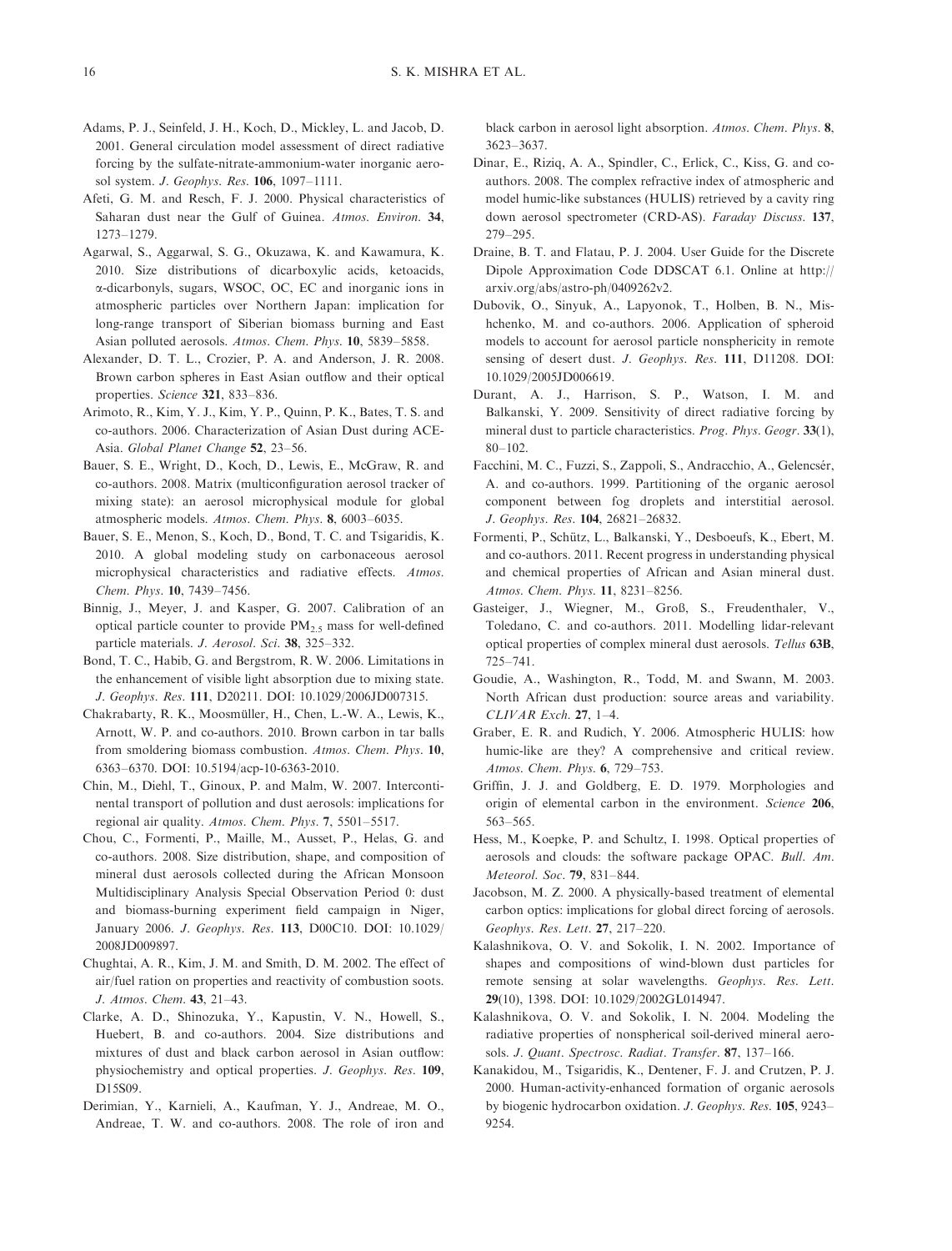- Kandler, K., Benker, N., Bundke, U., Cuevas, E., Ebert, M. and co-authors. 2007. Chemical composition and complex refractive index of Saharan Mineral Dust at Izana, Tenerife (Spain) derived by electron microscopy. Atmos. Environ. 41, 8058-8074. DOI: 10.1016/j.atmosenv.2007.06.047.
- Kandler, K., Schutz, L., Deutscher, C., Ebert, M., Hofmann, H. and co-authors. 2009. Size distribution, mass concentration, chemical and mineralogical composition, and derived optical parameters of the boundary layer aerosol at Tinfou, Morocco, during SAMUM, 2006. Tellus 61B, 32-50.
- Knippertz, P., Tesche, M., Heinold, B., Kandler, K., Toledano, C. and co-authors. 2011. Dust mobilization and aerosol transport from West Africa to Cape Verde: a meteorological overview of SAMUM-2. Tellus 63B(4), 430-447.
- Koch, D., Schmidt, G. A. and Field, C. V. 2006. Sulfur, sea salt and radionuclide aerosols in GISS ModelE. J. Geophys. Res. 111, D06206. DOI: 10.1029/2004JD005550.
- Koch, D. and Genio, A. D. 2010. Black carbon semi-direct effects on cloud cover: review and synthesis. Atmos. Chem. Phys. 10, 7685-7696.
- Koven, C. D. and Fung, I. 2006. Inferring dust composition from wavelength-dependent absorption in Aerosol Robotic Network (AERONET) data. J. Geophys. Res. 111, D14205. DOI: 10.1029/2005JD006678.
- Lelieveld, J., Berresheim, H., Borrmann, S., Crutzen, P. J., Dentener, F. J. and co-authors. 2002. Global air pollution crossroads over the Mediterranean. Science 298, 794-799.
- Lesins, G., Chylek, P. and Lohmann, U. 2002. A study of internal and external mixing scenarios and its effect on aerosol optical properties and direct radiative forcing. J. Geophy. Res. 107(D10), 4094. DOI: 10.1029/2001JD000973.
- Liao, H. and Seinfeild, J. H. 1998. Radiative forcing by mineral dust aerosols: sensitivity to key variables. J. Geophys. Res. 103(D24), 31637-31645.
- Liousse, C., Penner, J. E., Chuang, C., Walton, J. J., Eddleman, H. and co-authors. 1996. A global three-dimensional model study of carbonaceous aerosols. J. Geophys. Res. 101(D14), 19411-19432.
- Liu, L. and Mishchenko, M. I. 2007. Scattering and radiative properties of complex soot and soot-containing aggregate particles. J. Quant. Spectrosc. Radiat. Transfer. 106, 262-273.
- Liu, F. and Swithenbank, J. 1996. The effects of particle size distribution and refractive index on fly ash radiative properties using a simplified approach. Int. J. Heat Mass Transfer. 36, 1905-1912.
- Menon, S., Hansen, J., Nazarenko, L. and Luo, Y. 2002. Climate effects of black carbon aerosols in China and India. Science 297, 2250-2253.
- Mishchenko, M. I., Liu, L, Travis, L. D. and Lacis, A. A. 2004. Scattering and radiative properties of semi-external versus external mixtures of different aerosol types. J. Quant. Spectrosc. Radiat. Transfer. 88, 139-147.
- Mishra, S. K. and Tripathi, S. N. 2008. Modeling optical properties of mineral dust over the Indian Desert. J. Geophys. Res. 113, D23201. DOI: 10.1029/2008JD010048.
- Moffet, R. C., Henn, T. R., Tivanski, A. V., Hopkins, R. J., Desyaterik, Y. and co-authors. 2010. Microscopic characteriza-

tion of carbonaceous aerosol particle aging in the outflow from Mexico City. Atmos. Chem. Phys. 10, 961-976.

- Moteki, N., Kondo, Y., Miyazaki, Y., Takegawa, N., Komazaki, Y. and co-authors. 2007. Evolution of mixing state of black carbon particles: aircraft measurements over the western Pacific in March 2004. Geophys. Res. Lett. 34, L11803. DOI: 10.1029/ 2006GL028943.
- Myhre, G., Grini, A., Haywood, J. M., Stordal, F., Chatenet, B. and co-authors. 2003. Modeling the radiative impact of mineral dust during the Saharan Dust Experiment (SHADE) campaign. J. Geophys. Res. 108, 8579. DOI: 10.1029/2002JD002566.
- Okada, K., Heintzenberg, J., Kai, K. and Qin, Y. 2001. Shape of atmospheric mineral particles collected in three Chinese aridregions. Geophys. Res. Lett. 28, 3123-3126.
- Parungo, F. 1997. Asian dust storms and their effects on radiation and climate: part 4. Science and Technology Corporation Technical Report for NOAA.
- Petzold, A., Veira, A., Mund, S., Esselborn, M., Kiemle, C. and co-authors. 2011. Mixing of mineral dust with urban pollution aerosol over Dakar (Senegal): impact on dust physico-chemical and radiative properties. Tellus 63B, 619-634.
- Reid, E. A., Reid, J. S., Meier, M. M., Dunlap, M. R., Cliff, S. S. and co-authors. 2003. Characterization of African dust transported to Puerto Rico by individual particle and size segregated bulk analysis. J. Geophys. Res. 108(D19), 8591. DOI: 10.1029/ 2002JD002935.
- Sato, M., Hansen, J., Koch, D., Lacis, A., Ruedy, R. and coauthors. 2003. Global atmospheric black carbon inferred from AERONET. Proc. Natl. Acad. Sci. 100, 6319-6324.
- Seinfeld, J. H. 2006. Final Technical Report: DE-FG03- 01ER63099/DE-FG02-01ER63099, 1 March 2001 to 28 February 2005, Department of Energy, Califor[nia Institute of](http://www.osti.gov/bridge/purl.cover.jsp;jsessionid=33DCDA9DAA0E871AE143EF9AB0CEFB3F?purl=/877386-rVUGqH/) [Technology, Pasadena, CA 91125.](http://www.osti.gov/bridge/purl.cover.jsp;jsessionid=33DCDA9DAA0E871AE143EF9AB0CEFB3F?purl=/877386-rVUGqH/) [Online at http://www.osti.](http://www.osti.gov/bridge/purl.cover.jsp;jsessionid=33DCDA9DAA0E871AE143EF9AB0CEFB3F?purl=/877386-rVUGqH/) [gov/bridge/purl.cover.jsp;](http://www.osti.gov/bridge/purl.cover.jsp;jsessionid=33DCDA9DAA0E871AE143EF9AB0CEFB3F?purl=/877386-rVUGqH/)js[es](http://www.osti.gov/bridge/purl.cover.jsp;jsessionid=33DCDA9DAA0E871AE143EF9AB0CEFB3F?purl=/877386-rVUGqH/)sionid=[33DCDA9](http://www.osti.gov/bridge/purl.cover.jsp;jsessionid=33DCDA9DAA0E871AE143EF9AB0CEFB3F?purl=/877386-rVUGqH/)DAA0E871AE 143EF9AB0CEFB3F?purl=/877386-rVUGqH/.
- Shi, Z., Shao, L., Jones, T. P. and Lu, S. 2005. Microscopy and mineralogy of airborne particles collected during severe dust storm episodes in Beijing, China. J. Geophys. Res. 110, D01303. DOI: 10.1029/2004JD005073.
- Shinozuka, Y., Clarke, A. D., DeCarlo, P. F., Jimenez, J. L., Dunlea, E. J. and co-authors. 2009. Aerosol optical properties relevant to regional remote sensing of CCN activity and links to their organic mass fraction: airborne observations over Central Mexico and the US West Coast during MILAGRO/INTEX-B. Atmos. Chem. Phys. 9, 6727-6742. DOI: 10.5194.
- Shiraiwa, M., Kondo, Y., Moteki, N., Takegawa, N., Miyazaki, Y. and co-authors. 2007. Evolution of mixing state of black carbon in polluted air from Tokyo. Geophys. Res. Lett. 34, L16803. DOI: 10.1029/2007GL029819.
- Stier, P., Feichter, J., Kinne, S., Kloster, S., Vignati, E. and coauthors. 2005. The aerosol climate model ECHAM5-HAM. Atmos. Chem. Phys. 5, 1125-1165.
- Subramanian, R., Kok, G. L., Baumgardner, D., Clarke, A., Shinozuka, Y. and co-authors. 2010. Black carbon over Mexico: the effect of atmospheric transport on mixing state, mass absorption cross-section, and BC/CO ratios. Atmos. Chem. Phys. 10, 219-237. DOI: 10.5194/acp-10-219-2010.